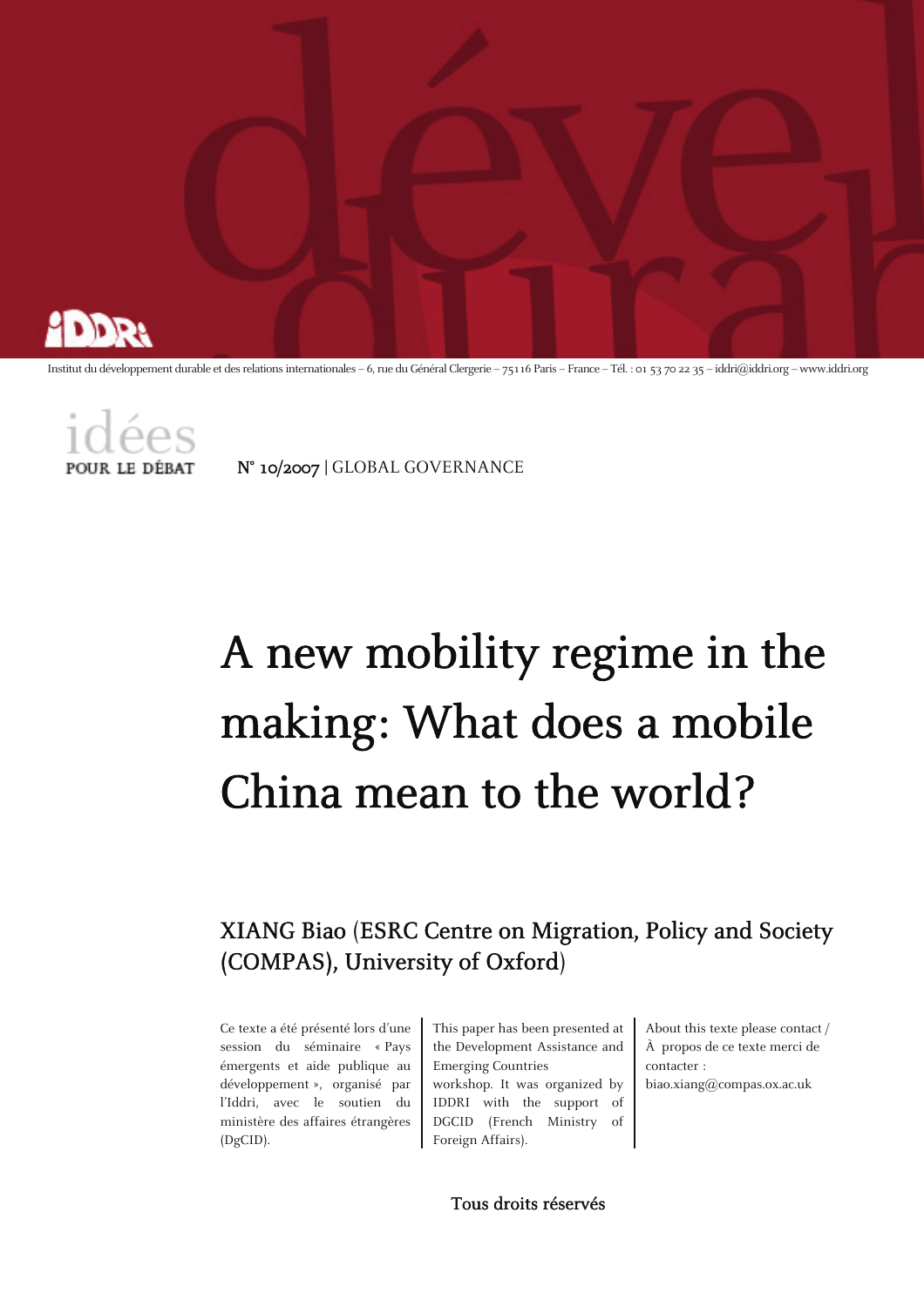## Table of Contents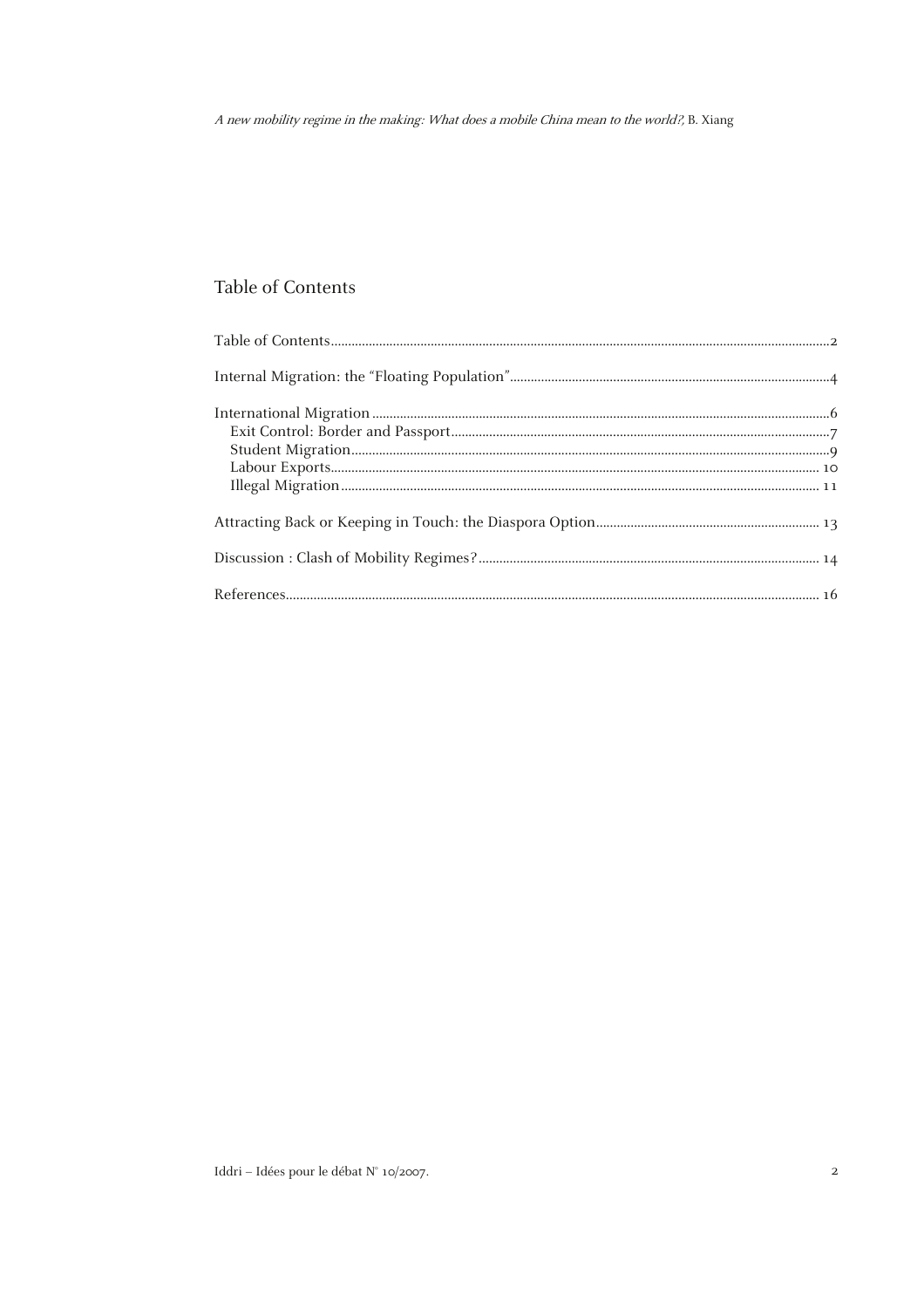he sheer size of China's population has been a concern for both the Chinese authorities and the world since the 1960s when population was identified as a major developmental issue. If the number of 1.3 billion appears worrying, what if the population becomes The sheer size of China's population has been a concern for both the Chinese authorities<br>and the world since the 1960s when population was identified as a major developmental<br>issue. If the number of 1.3 billion appears wor migrants in China in 2006; internationally, 31 million Chinese went abroad in 2005, compared to 10 million in 2000 (National Bureau of Statistics 2005; 2000), and an estimated 3 million per year in the early 1990s (Liu Jianjiang 2005).<sup>1</sup> The Chinese authorities, since the ancient imperial times, often regarded population movement destabilizing and associated it with rebellions and disorder. For the international community and particularly the West, the fear of unstoppable human flood from China remains real although the expression of "Yellow Peril" is condemned as politically incorrect. In a sense history has gone a full cycle. During Deng Xiaoping's landmark visit to the United States in January 1979, then US president Carter urged Deng to liberalize emigration from China, Deng asked back: "We'll let them go. Are you prepared to accept ten millions?" (Brzezinski 1983: 407) Whereas the restriction of emigration and Deng's answer were seen as evidence for China's blatant indifference to human rights, the perceived large-scale emigration are now cited as proof for China's poor human rights situation (e.g. Chin 1998 and various press reports and Western official documents on Chinese illegal migration). It was China's fault to keep the population immobile, it is China's fault again to render the people too mobile.

Migration can thus be a highly politically charged issue. In order to make sense of the significantly increased level of mobility in and from China, which is one of the most fundamental changes that China has gone through but has yet been carefully analyzed, this paper tracks how a new "mobility regime" has come into being. By "mobility regime," I mean a constellation of policies, cultural norms and networks that condition, constrain or facilitate migration. The concept first of all calls attention to social factors beyond formal policies in affecting mobility. For example during the Cultural Revolution (1966-76), migrating overseas was not only forbidden by policy, but was also morally denounced as a betrayal of the socialist motherland. In the early stage of the economic reform (starting in 1976), international labor migration was closely managed by the state as projects to earn foreign currencies for the nation. But by the early 2000s, international labor migration is construed as individuals' choice for a better life that should be facilitated by government. Similar is internal migration. In the late 1980s internal migration was described as dangerous "blind flows" to be contained and even stopped, it was then seen as an inevitable result of the market economy and was thus tolerated. In the early 2000s internal migration was officially regarded as a developmental tool that should be encouraged, and migrants' rights should be protected.

The concept mobility regime also stresses the importance of policies and institutions that are not related to migration in themselves. For example, China introduced the ID card system in 1986 for the purpose of exercising better social control, particularly in fighting crimes, but the new system made it possible for any adult to travel around without carrying the household registration book of the entire family, and this laid a foundation for a new regime of mobility. The urban housing reform, starting in 1998, encourages citizens to buy up previously stateowned housing, and the subsequently produced property certificates are now widely used by migrants as security in dealing with international labor recruiters, loan creditors and foreign embassies. Public notarization offices that were first set up in 1982 (as state agencies which were privatized in 2005) have been indispensable in producing legal documents. In the countryside, the house property certificate and the household contract certificate for land or

1

<sup>1</sup> The year 2000 was the first time when the Chinese State Statistics Bureau released data about border exit, and the figures for the 1990s are based on rough estimates. A lower estimate suggests 2 million Chinese went overseas in 1992. The Border Exit and Entry Bureau of the Ministry of Public Security, China, recorded only 0.6 million exit in 1990, which excluded visits to Hong Kong and Macau and possibly excluded some official trips as well.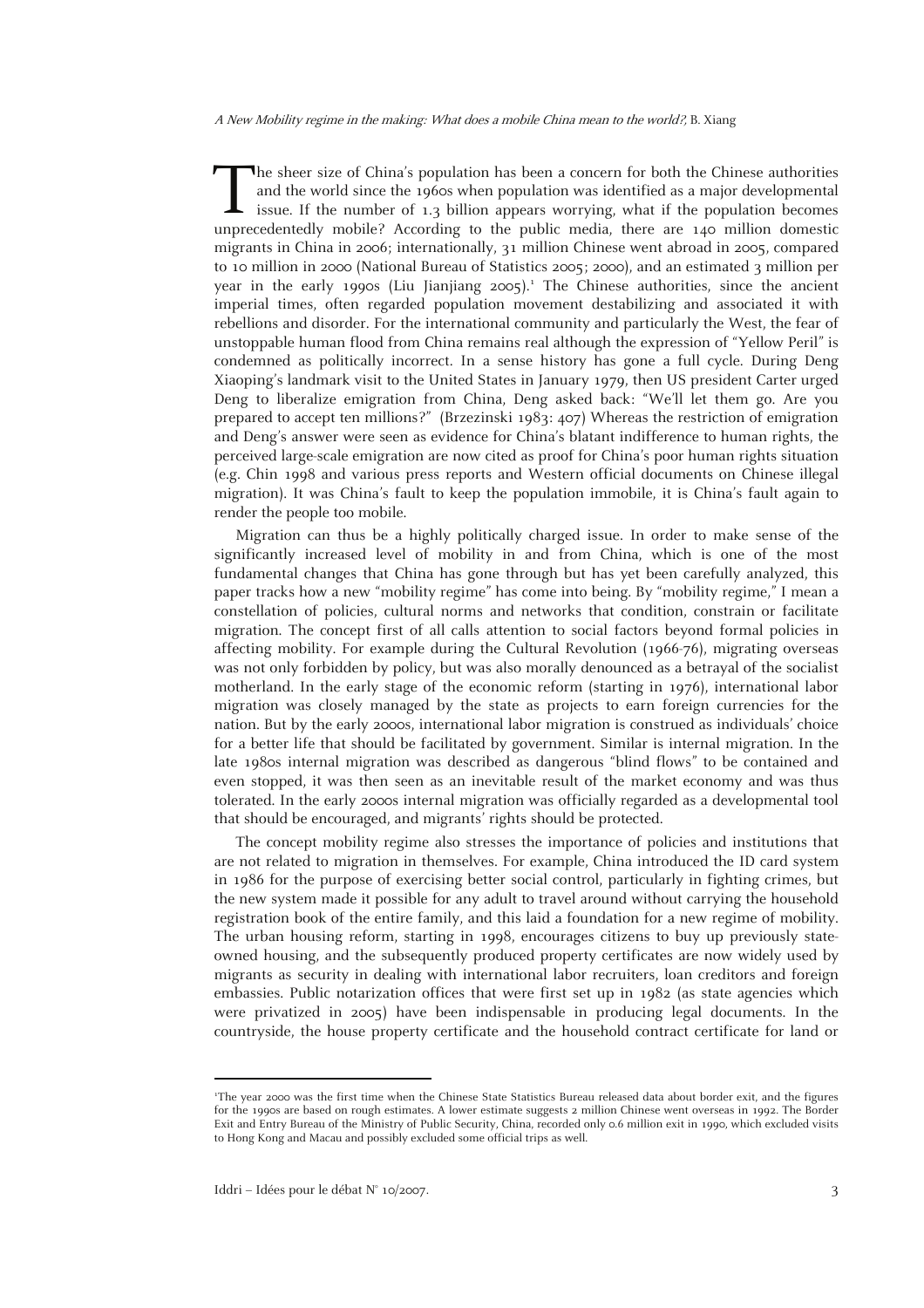forest, introduced recently, have the same effect in producing legally definable individual subjects.

Thus, changes in a mobility regime not only bring about new population flows, but also reflect larger social transformations. Instead of merely describing basic trends and providing migration statistics, this paper reviews how the policies and regulations as well as migration flows have changed in time. By doing so, this paper wishes to shed light on the wider implications of an increasingly mobile China. Three broad policy domains will be analysed: internal labor migration, international outmigration, and policies regarding diaspora and return migration.

### Internal Migration: the "Floating Population"

Although large-scale rural-urban migration is almost universal for developing countries, it has special significances in China both numerically and institutionally. According to China's fifth population census of 2000 and surveys in Beijing and Shanghai, I estimate the current volume of rural-urban migrants to be 106 million.<sup>2</sup> Furthermore, large-scale rural-urban migration is expected to continue for at least another two decades, much longer than that in other countries, where it often levelled out in one or two decades. The fundamental mismatch between the levels of industrialisation and of urbanisation in the Chinese economy – where agriculture makes up for only 15.9 per cent of GDP while hosts 50 per cent of total labour force in 2000 (National Statistic Bureau 2001, cited in Bai Nansheng and Song Hongyuan et al. 2002: 159) – requires a long time to reach a more balanced economic-demographic structure through rural-urban migration.

Far more important than the magnitude is its institutional significance. Migrants in China whose mobility is not mandated by the state are undergoing not just a change of residence, in doing so they are also disengaging from state control and support. The administrative system in contemporary China is still highly territorialised, i.e., it is delimited by rigid jurisdictional boundaries between urban and rural areas, and between provinces and municipalities. A key policy for sustaining this is the household registration system (known as "hukou" system in Chinese). Under this system, people born in rural areas cannot move to the city and obtain urban hukou status unless mandated by the state (for literature on hukou system, see Christiansen, 1990; Cheng and Selden, 1994; Mallee, 1995; Chan and Zhang, 1998). Thus, spontaneous migrants are not integrated in the established social system and have therefore become a special social category, "floating population" (Solinger 1993; Xiang 1999; Zhang 2001). Although official documents and some research literature sees large-scale migration as a phenomenon of "modernization", it is more accurate to see the floating population in China as a product of the interplay between economic transformation (not only from "tradition" to "modern", but more importantly from a command to a market economy) and state regulation.

Spontaneous rural-urban migration was resumed, surprisingly, not after the Reform was introduced at the end of the 1970s, but in some areas during the peak time of the Cultural Revolution when the grassroots administration collapsed amidst chaos (Xiang 2000). Surprisingly again, the state imposed stricter control on peasants' movement after starting the Reform than before, mainly because of the high unemployment rate in cities as a result of the

1

<sup>2</sup> The census reported 121.07 million internal migrants as of the year 2000 and among them 88.4 million were rural-urban migrants. The census defines "migrants" as those who lived in a township or district (in big cities) different from where they register their permanent residence for more than half a year. Other surveys conducted in Shanghai and Beijing found that about 20 per cent migrants in cities stayed less than half a year. Our estimate of the 106 million rural-urban migrants is reached on these bases.

According to the census, rural-urban migrants are mostly young, almost 70 per cent are between the ages of 15 and 49 and 20 per cent between 25 and 29. Occupation wise, 40 per cent are self-employed or business owners, and 43 per cent are employees (the remaining are children, elderly and occupation unknown) (National Statistic Bureau of China 2001).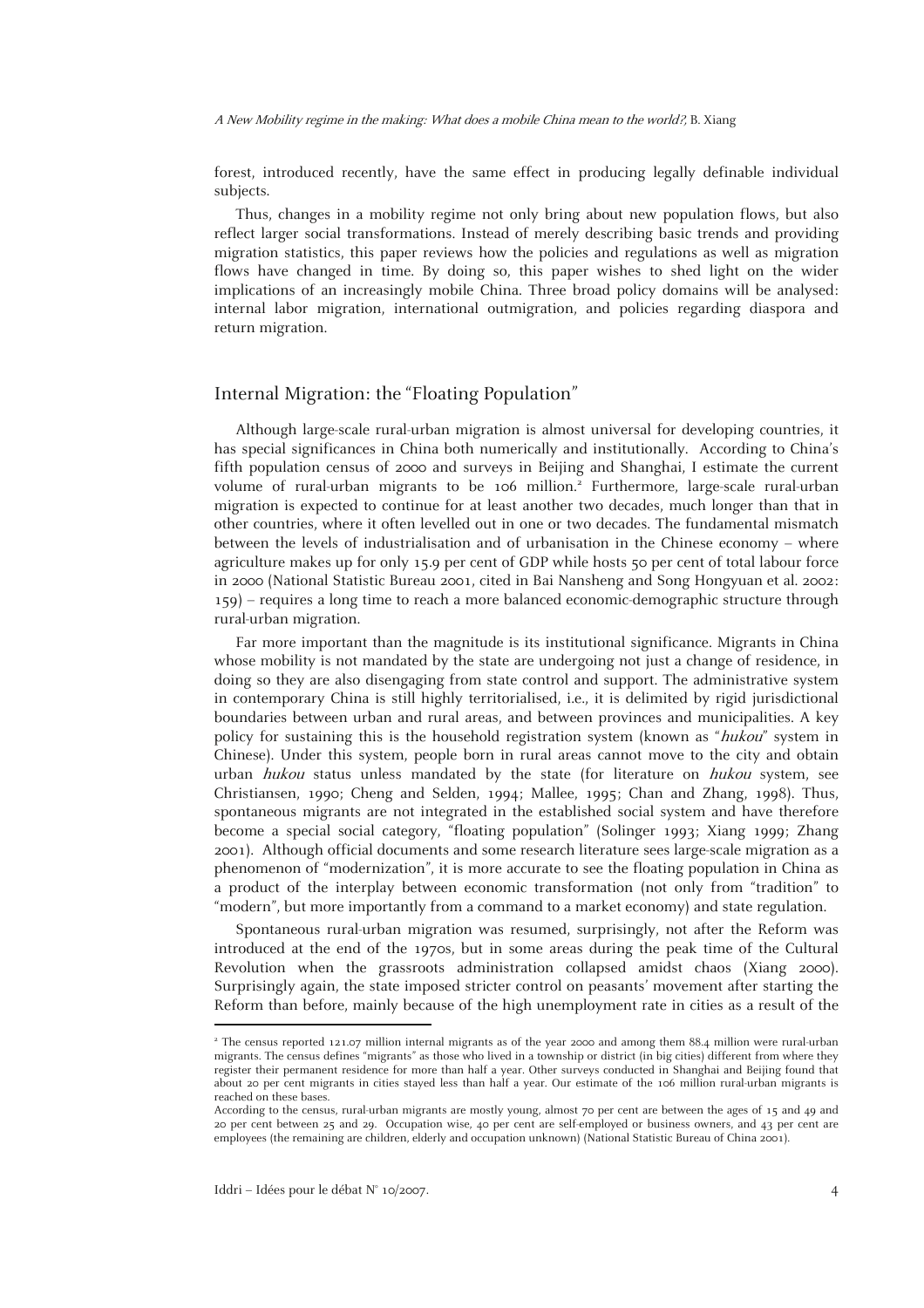return of large numbers of urban youth who had been sent to countryside since the 1950s. Following directives from the top authorities to stop peasants' migration in 1980 and 1981 (Central Committee of Chinese Communist Party [CCCCP] and State Council 1980; State Council 1981), urban government, particularly the public security bureaus, adopted the tactics of "surrounding, chasing, blocking and raiding", as official documents and public media termed, to oust migrants. In response, migrants had to resort to "guerrilla war tactics" to survive in the city (Xiang 2000).

It was only in 1984, when the introduction of the household responsibility system for land tenure in the countryside increased agricultural productivity therefore creating a much more relaxed atmosphere for policy making, that peasants were allowed to move to cities on the condition that they arranged for their food consumption (i.e., without urban food rations) (CCCCP 1984). The number of migrants increased from fewer than 2 million to about 20 million throughout the 1980s (Du Yin and Bai Nansheng et al. 1997: 1). Internal migration attracted new public attention in the end of the 1980s when the Reform came to a sudden halt. The failure of "crash through" (chuangguan, similar to the shock therapy in former Soviet Union) in reforming the pricing system in 1988, the subsequent inflation, and the efforts to calm down economic overheating and to strengthen government control over the private sector, put many construction projects on hold. As a consequence, great numbers of migrant workers were laid off. Flows of jobless migrants then "journeyed" from one city to another looking for work, and "floating populations", "tides of migrants" and "blind flows" (*mangliu*) became new key words in policy announcements and media reports at that time. Responding to this, in early 1989 the General Office of the State Council (1989) issued the Urgent Notification to Control Migrant Workers' Blind Outmigration Strictly, which was followed by more specific directives by the State Council and other ministries (Ministry of Civil Affairs and Ministry of Public Security 1989; State Council 1990; General Office of the State Council 1991; Ministry of Civil Affairs 1991). Around the same time, the State Council (1991) issued the Suggestions on the Reform of the Rules of Detention and Deportation that extended its 1982 regulation to include migrants as a subject to be detained and deported (back to their place of origin) if they fail to present documents as required.

This situation changed again in 1992 when Deng Xiaoping's series of speeches delivered during his tour to southern China resumed the momentum for rapid economic reform which was put on hold after the Tian'anmen Square incident. Real estate development, as one of the first sectors that recovered, pulled in large numbers of migrant workers. The number jumped from 20 million at the end of the 1980s to 60-70 million in 1993 (Du Yin and Bai Nansheng et al. 1997: 1). After that China moved to an open market economy steadily and rural-urban migration increased year by year until the late 1990s when economy started slowing down. In 1994, the Ministry of Labour (1994) issued the Provisional Regulations on the Trans-provincial Mobility of Rural Labour for Work that officially recognizes migration as a legitimate activity. The Labour Law promulgated in the same year grants migrant workers the same rights as other workers. In the official language, this is described as a shift from a policy of "blocking" to a strategy of "channelling": government does not attempt to stop migration anymore, but still regards tight regulation necessary in order to achieve an "orderly movement" (youxuliudong).

This kind of policy ambiguity arguably creates more difficulties for migrants than outright restriction. When migration is formally forbidden, migrants did not have to pay fees or deal with bureaucrats unless they were caught by police. The "half open" policy recognizes the legitimacy of migration formally, but places migrants under stricter surveillance and control. In order to achieve an orderly kind of movement, migrants were required to apply for three permits in order to work and live in cities: (1) the permit for temporary residence (zanzhuzheng), (2) work permits (wugongzheng) or permit for undertaking business for the self-employed, and (3) document of the marital and pregnant status of female migrants issued in the place of origin. All the permits demanded fees. Since migrants were regarded as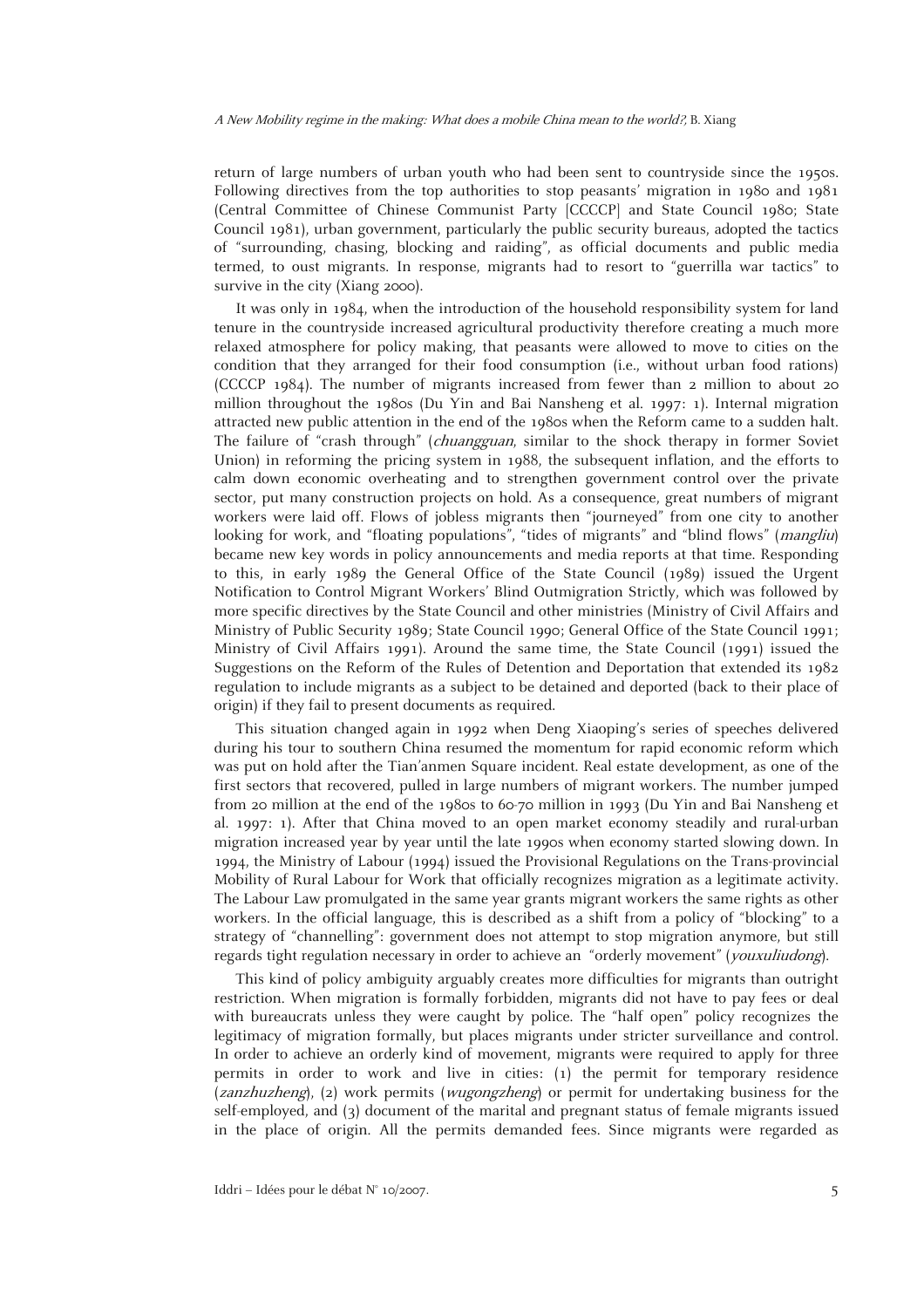"outsiders" and managing migrants was seen by urban government as "extra" work, they were commonly charged levies to finance government to carry out the work related to them (for how migrants are turned into a source of profit for local government see Solinger 1999: 86-91). Whenever the urban authorities wish to reduce the number of migrants, they could simply stop issuing the permits and turn the migrants "illegal" to be detained and deported.

The most significant policy shift came in late 2002 when the national leadership transition was finalized (though not fully publicized) at the Sixteenth National Congress of the Chinese Communist Party. Among other movements aimed at distinguishing themselves from the previous administration, the new president Hu Jingtao and premier Wen Jiabao called public attention to disadvantaged groups (*ruoshi qunti*), of whom migrants are a major part.<sup>3</sup> They have also promoted the notions of "scientific view of development" (kexue fazhan guan) and "placing people in the centre" (yirenweiben, a slogan which has replaced the mantra that "everything should be centred on economic development" – yique yi jingji jianshe wei zhongxin) to correct many local governments' obsession with GDP growth and neglect of human and social development. Furthermore, premier Wen Jiabao personally intervened to help migrants obtain unpaid wages and made formal pledge in his report to the National People's Congress in 2003 to clean up all the back-pay owned to migrants in three years. In January 2003, the General Office of the State Council (2003) issued its Number 1 Document specifically on migrants: Notification on Improving the Work of Managing and Providing Services to Peasants Who Move to Cities for Work. In China, State Council directives are still more powerful and effective than laws or rules promulgated by any ministry, and the 2003 Number 1 Document fundamentally altered the official language on migration.

The impacts of the recent change at the top are clearly felt at different levels of government. For example the minister for public security made an emotional speech in early 2003 criticising some policemen's harsh treatment of the "migrant brothers", which language was almost unthinkable in the public security system just a couple of years ago.4 Local government is now more willing to change their policies at least to show that they are in line with the peoplecentred approach. Some cities have abolished the requirement for permanent residence permits. Incidences of violation of migrants' rights are believed to become less, and from 2005, migrant workers' wages increase significantly. This policy shift is more fundamental than that of 1984 and 1994 not only in that the new policy stance stresses the positive effects of migration more, but it also places migrants at the centre. According to the new official language, government's priority is to serve migrants and protect their rights, rather than to regulate migration flows. But the declining in blatant discrimination and abuse do not necessarily translate into improvement in substantive living conditions. Migrants have now more freedom to live and work in cities, but still have no entitlement to settle down and participate in the urban society.

#### International Migration

1

Chinese policies on emigration have changed significantly over the last twenty years. The overall change can be described as a trend towards "neutralisation". First, domestically, the Chinese government decouples emigration from politics. Emigration is seen as a matter of citizens' individual right and the government has announced, discursively at least, that exit and entry management should be an area of service rather than control. This has given Chinese

<sup>&</sup>lt;sup>3</sup> It may look surprising that the Chinese state regards protecting citizens' rights as a new basis of legitimacy. But it is only logical when one considers the social changes underway: the widening socioeconomic inequality, the increasing discontent among the population, the high social and environmental costs of development, and the demise of the Marx-Lenin orthodoxy.

<sup>4</sup> Interview with an official of the Ministry of Public Security, Beijing, May 2003.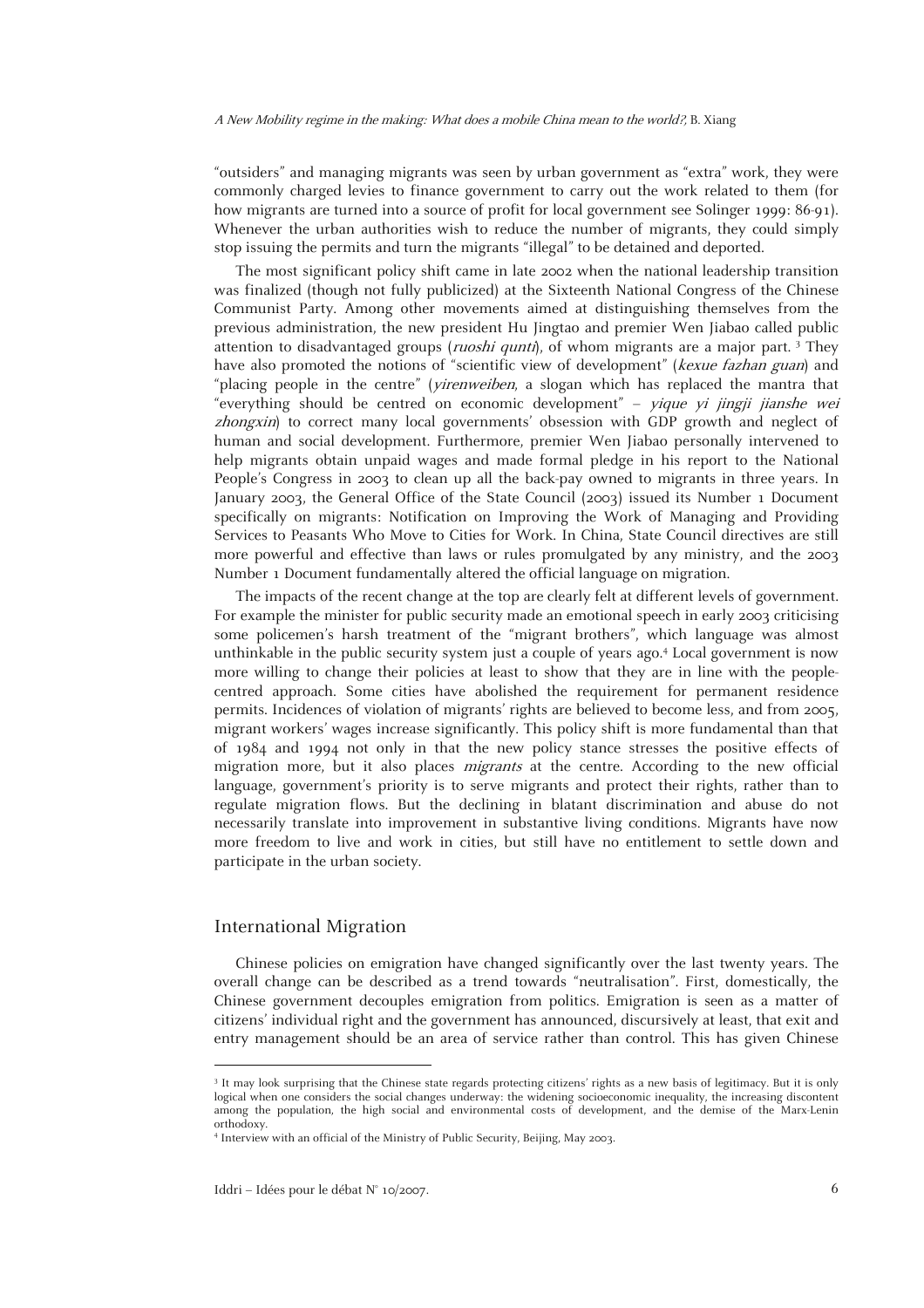citizens unprecedented freedom of international migration and is set to further increase the volume of emigration. Second, internationally, China firmly opposes linking migration with ideology and politics. China has been cooperative with the international community, particularly in fighting against human smuggling, but the government does not want issues such as human rights, democracy and political system involved in dialogues. In other words, China wishes to deal with migration as an apolitical and "neutral" matter. The common tendency nonewithstanding, China does not have a blanket policy covering all categories of emigrants. Emigration is more often discussed on an issue basis and the government's attitude may not always be consistent. This section examines four policy spheres, namely (1) exit control; (2) student migration; (3) labour exports; and finally (4) governments' actions towards human smuggling.

#### Exit Control: Border and Passport

After the foundation of the People's Republic of China in 1949, national border was highly politicised. The physical border was not only a sign for sovereignty, but was also perceived as a line between the "socialist" and "capitalist" worlds. Chinese who emigrated spontaneously were treated as betraying the socialist ideology. The concepts of "human smuggling" or "illegal exit" hardly existed, instead spontaneous emigration was called "betraying and fleeing" (pantao). After the Cultural Revolution, the implications of frontier completely changed. These once highly sensitive areas are now among the most economically vibrant. The change started with the setting up of four Special Economic Zones (SEZs) in 1979. Three of them are located in Guangdong province, adjacent to Hong Kong and Macao, and one is in Fujian province, opposite to Taiwan. In 1984, China opened 14 coastal cities to overseas investment. Exportoriented enterprises and private economy are encouraged in these places and bureaucratic interference from Beijing was further cut back. Almost all the major emigration places are close to these port cities. Apart from the historical migrant networks, developed private economies in these places provide more means of capital mobilisation for emigration, and also result in deeper economic disparities among the residents, which have pushed the poor, the relatively impoverished, to emigrate (see K.L. Chin 1999). Another fact that merits special attention is the central government's relatively weak control over these areas. In fact, the remarkable economic success of the coastal areas has led to such a notion in China that rigidly following central policies will not be conducive to local development. Emigration by unlawful means is sometimes regarded as local development strategies, therefore being accorded certain legitimacy. Yet it is important to stress that local governments' promotion of emigration does not necessarily increase illegal exit. A comparative study of two prefectures in Fujian province, China, has revealed that emigration from the area where government support emigration more actually takes place in a more orderly manner and is less penetrated by "snakeheads" (human smugglers) (Thunoe and Pieke, 2005). My own on-going field research in northeast China shows that recent international outmigration has been very much encouraged by local government but the migration in most cases is legal.

Apart from the coast line, land border also became vibrant zones for international trade and migration. Since the late 1980s, bianmao (border trade) become a booming business. A few towns in the provinces of Heilongjiang and Inner Mongolia bordering Russia were pioneering areas in bianmao. I have documented elsewhere (Xiang, 2000 [2005]) how businesspersons, who migrated from Southeast China to Beijing initially, moved to Russia and some Eastern European countries following bianmao. From the early 1990s, bilateral relations between China and Vietnam improved and Vietnam launched its market-oriented reform. Some border towns in Yunnan province have numerous traders and labourers crossing the border in both directions. It is significant that Yunnan the most passports in the year 2001 among all provinces (Bureau of Exit-Entry Administration, Ministry of Public Security, cited in Sun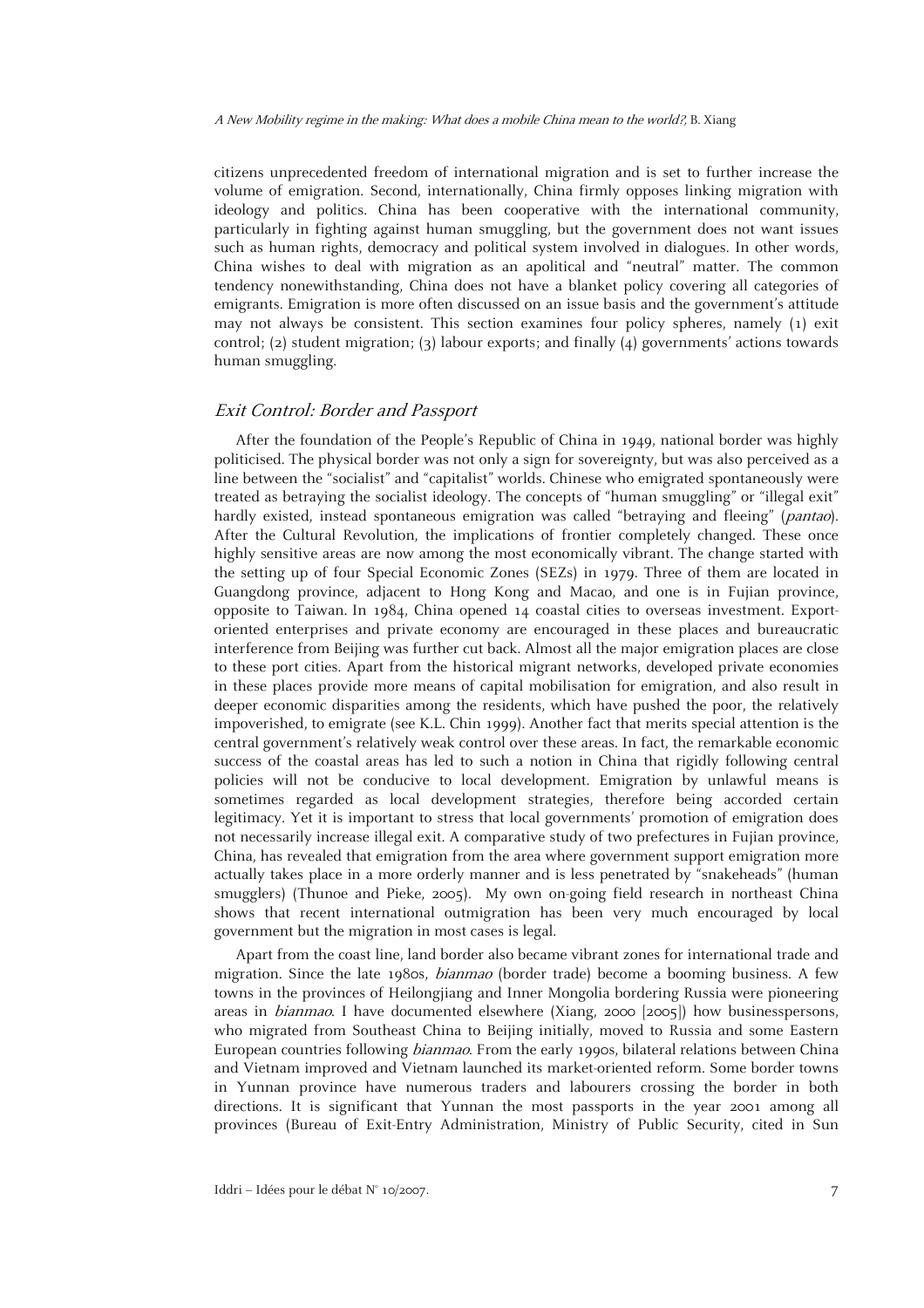Bincheng 2002). In the year 2000, the Shanghai Cooperation Organization (SCO) was established as a border agreement among Kazakhstan, Kyrgyzstan, Tajikistan, Uzbekistan, China and Russia. This agreement aims to promote economic cooperation and to work as a potential counter force against American penetration in the region. So far there is no data available as to how many Chinese have crossed these borders, but the figure is most likely to increase.

Border control provides the most direct means of regulating international mobility. In China, border exit and entry is under the charge of the Ministry of Public Security, with the Frontier Defense Department and Border Police Stations being implementation organs. In fighting human smuggling, tightening border policing is often regarded as the most effective strategy in the short term. According to a report by James Chin (2001: 7-8), in some counties of Fujian, the heads of border control police stations would be punished or even fired if human smugglers are found in their administrative areas. Task force teams are regularly sent down by the central government to the southeast provinces to monitor border control. Local police authorities are asked to submit reports on the recent situation regarding illegal emigration. But it should also be recognised that officials in charge of border control often have deep connections with residents in the border areas. This does not mean that the border police are prone to take bribes and neglect their duties. But why should a police, coming from the same community as the migrant, make extra efforts to detain the migrant while knowing that the migrant had paid thousands of US dollars for the journey? Very different from other forms of legal violation, illegal migration is not immoral (relentless crackdown may be regarded inappropriate by the community). Crossing borders without permission is illegal from the authorities' point of view, but is socially and culturally legitimate for the people. This goes back to the fundamental question about the relation between legality and legitimacy (Schmitt 2004).

When the border is the physical point where exit control is exercised, passport constitutes the central institutional tool for the same purpose. Currently, China has four types of passports, namely the diplomatic passport, Hong Kong and Macau Special Administrative Region passport, ordinary public passport and ordinary private passport. Ordinary public passports are issued to government staff and employees of state-owned enterprises. This category is a typical product of the pre-reform regime, under which citizens were first and foremost political subjects rather than individuals. International travels (sometimes even internal travels) were strictly regulated according to the travellers' administrative ranks. In 1985, the government passed a new emigration law, which grants ordinary citizens private passports as long as they can provide invitation letters and sponsorships from overseas.<sup>5</sup> The co-existence of ordinary public passports and private passports enabled many officials to have two passports; some of them fled China by manipulating the two passports even when they were under investigations related to corruption.

China has been simplifying its passport regulation. From 2002, residents of four "experimental spots" for passport regulation reform, all located in Guangdong province, are able to apply for passports with an ID card only. Nearly 20 administrative procedures were cut off and the simplified processing takes as little as three working days. The Public Security Bureau of Zhongshan city, one of the locations for the experiment, received about 2,000 applicants everyday after the new regulations were adopted (Liu Kangjie and Dingyong Yijian 2001). By 2005, most Chinese citizens in cities are able to apply for a passport by presenting their ID cards. At the same time, China gradually phases out the category of "ordinary public passports". From 1 April 2002, all the personnel assigned overseas by Chinese companies, regardless of the ownership nature of the companies, are given private rather than ordinary public passports. Under the old regulations, the labour export companies had normally held

 <sup>5</sup> Law of the People's Republic of China on the Administration of the Exit and Entry of Citizens (Adopted at the 13th Meeting of the Standing Committee of the Sixth National People's Congress, promulgated by Order No. 32 of the President of the People's Republic of China on November 22, 1985, and effective as of February 1, 1986)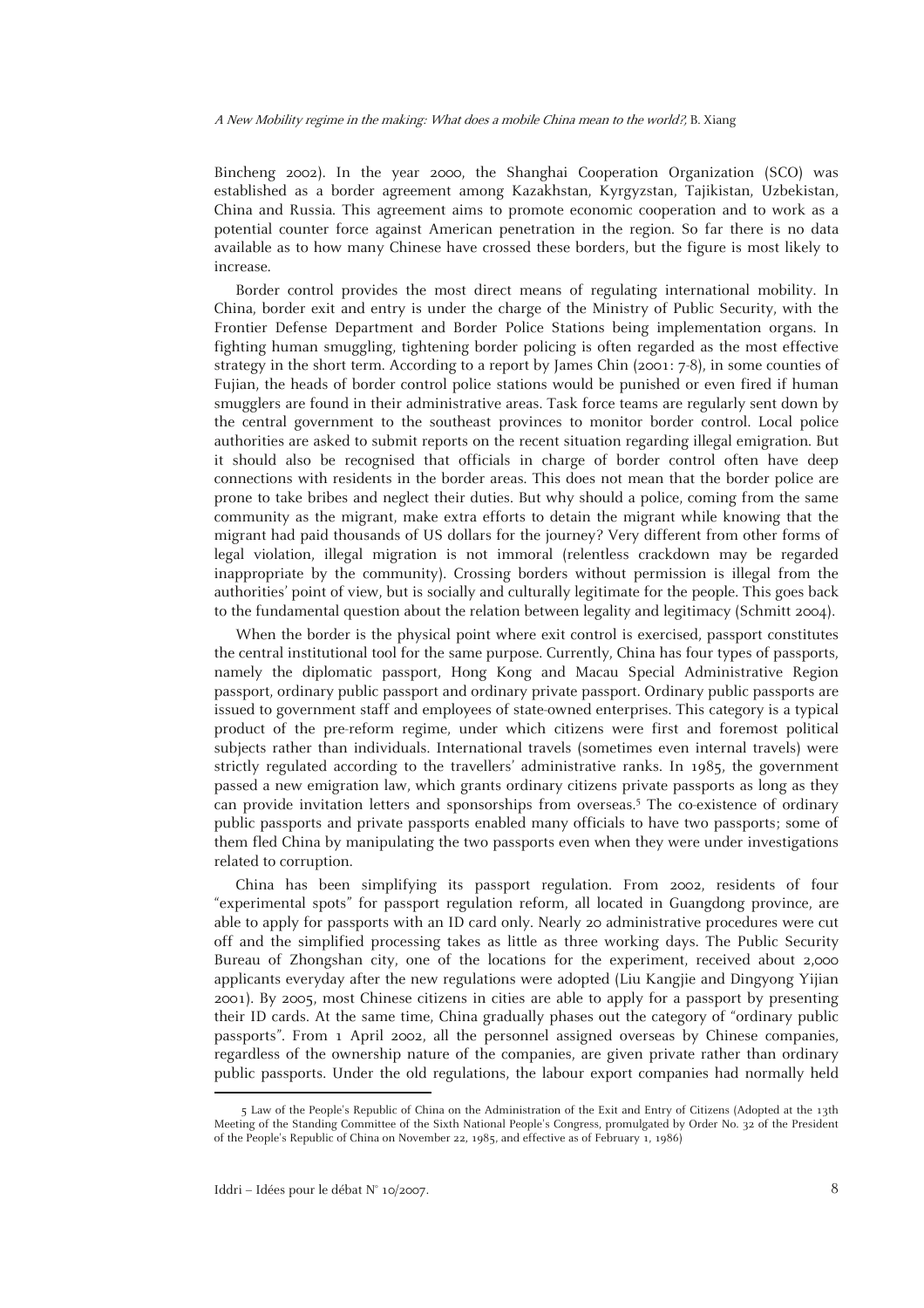the workers' public passport as a means of controlling their activities overseas. With the replacement of ordinary public passports by private passports, individuals have far more freedom of mobility and are also more likely to over-stay or shift to other migrant categories when they are overseas. But at the same time, the passport reform enables the state to exercise a better control over exit. For example, by simplifying the passport system, the customs office and border control authorities can establish unified systems monitoring all citizens' mobility in coordination with the public security bureau.

#### Student Migration

Soon after PRC's foundation, China put in place limited international student exchange programmes, with the Soviet Union being the most important destination country. Returned students from the Soviet Union played an important role in China's politics and economy and they still have a significant presence in the Chinese government. For most Chinese citizens, however, studying abroad was out of the question until the end of the 1970s. In 1977 and 1978, Deng Xiaoping repeatedly urged universities and the Ministry of Education (MoE) to send more students overseas to learn advanced technologies. MoE sent more than 3,000 students overseas in 1978. In 1979, MoE, the National Science Committee and Ministry for Foreign Affairs jointly issued the first regulation on Chinese overseas students. In 1981, the State Council approved the Temporary Regulations on Self-financed Overseas Education. This was the first time that the Chinese government formally recognised self-financed overseas study, i.e., going abroad for studying without the state's sponsorship, as a legitimate means of exiting China.6 By the mid-1990s, China formed the so-called "Twelve-words Approach". The twelve words in Chinese are *zhichi liuxue, guli huiguo, laiqu ziyou*, which means "support study overseas, encourage returns, guarantee freedom of movement". This remains China's key policy approach towards overseas students.

Corresponding to the policy evolution, the profile of the students overseas also changes. Students of the early 1980s were mainly sponsored by the government and mostly took postgraduate or short-term training courses overseas. The majority of those who went abroad in the 1990s were financially supported by either overseas scholarships or themselves. They were mostly post-graduate students but tended to be younger than the first group. The third group, who left China since the late 1990s, is characterised by a high proportion of young students taking undergraduate programmes or language courses. Many were admitted by polytechnic institutes rather than by universities, and an increasing number of students are going abroad for high school education. Newly-emerged education agencies—commercial entities who charge fees from both students in China and colleges overseas as intermediaries—play an important in facilitating the third group's migration.

After two decades' rapid increase, the number of out-going students has stabilized since the early 2000s. In 2005, about 120,000 students left China for studying overseas. Interestingly, faster growths are observed among the foreign students coming to China and the Chinese students returning from overseas. In 2005, a total of 141,000 foreign students were registered in China, exceeding the number of the outgoing Chinese students by more than 20,000. According to the Chinese Ministry of Education, a total of 180,000 overseas Chinese professionals with foreign degrees returned from 1978 to 2003 (Miao 2003). In 2005, 35,000 Chinese students returned from overseas after completing their studies, representing a 39.4 percent increase as compared to 2004. The Chinese government is keen to stress that China is not only an emigration country and that there are also significant inflows to China (see Ma

 <sup>6</sup> <sup>6</sup> In Chinese, studying abroad without state's sponsorship is called "Zifei Liuxue". "Zifei Liuxue" literally means selffinanced overseas education. But most Chinese students who moved abroad to study without government funding are supported by scholarships from the receiving universities or other international foundations.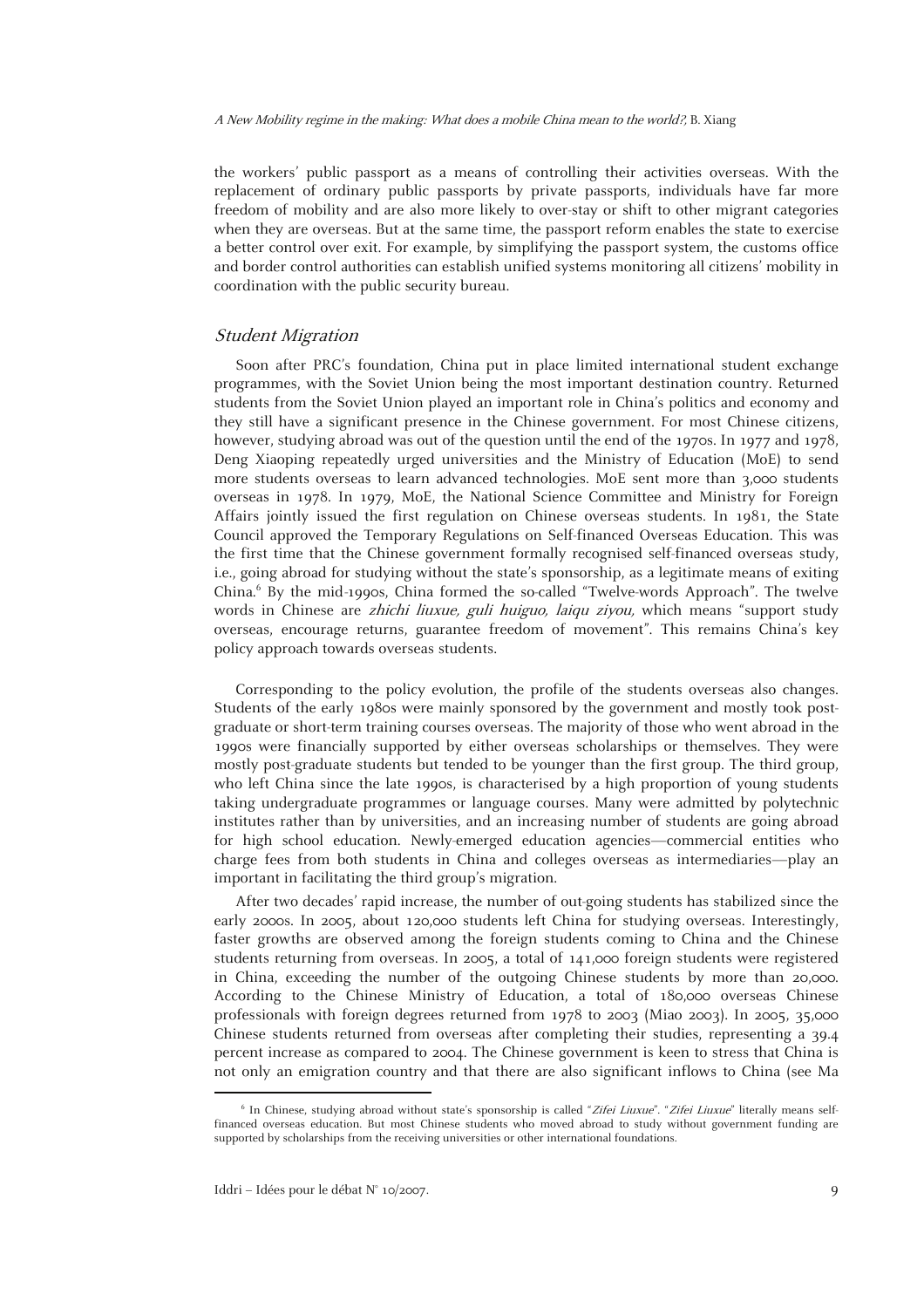2005). It will be interesting to observe how policies on outmigration and on immigration, the two aspects of a mobility regime, interact with each other.

#### Labour Exports

Labour export (*laowu shuchu*) is the practice whereby companies organise labour and send them overseas either in teams to carry out subcontracted projects or as individuals when the company does not involve in other aspects of the project. The practice of sending project workers overseas started with China's overseas aid programmes. After its foundation, the PRC sent a significant number of workers to some Third World countries (such as Tanzania and Bangladesh) to help with infrastructure development. During the 1980s, when China cut down its overseas aid, state-owned companies that were originally involved in overseas aid started conducting commercial projects for overseas clients. More recently, the government has greatly liberalized regulation over labor outmigration. Previously a state monopoly, the business of labor recruitment for overseas jobs was opened up to non-state owned enterprises in 2002. The number of licensed agents grew from 4 in 1980 to over 3,000 in 2005.<sup>7</sup> As a result, the number of Chinese migrant workers increased significantly, though it makes up only 1 percent of the world labor migrant population (see table below). Destination wise, the Middle East used to be the main destination of Chinese migrant workers. But from the mid 1990s East and Southeast Asia took over and became the top receiving place. More than 70 percent of the workers are now in Asia, followed by those in Africa, Europe, Australia and New Zealand, and North America.

1

<sup>7</sup> Among them, about 2,300 are licensed specifically for labor recruitment, and the rest nearly 1,000 are licensed for services related to border exit for other purposes (e.g. immigration, study or business visit) but who nevertheless engage in labor migration.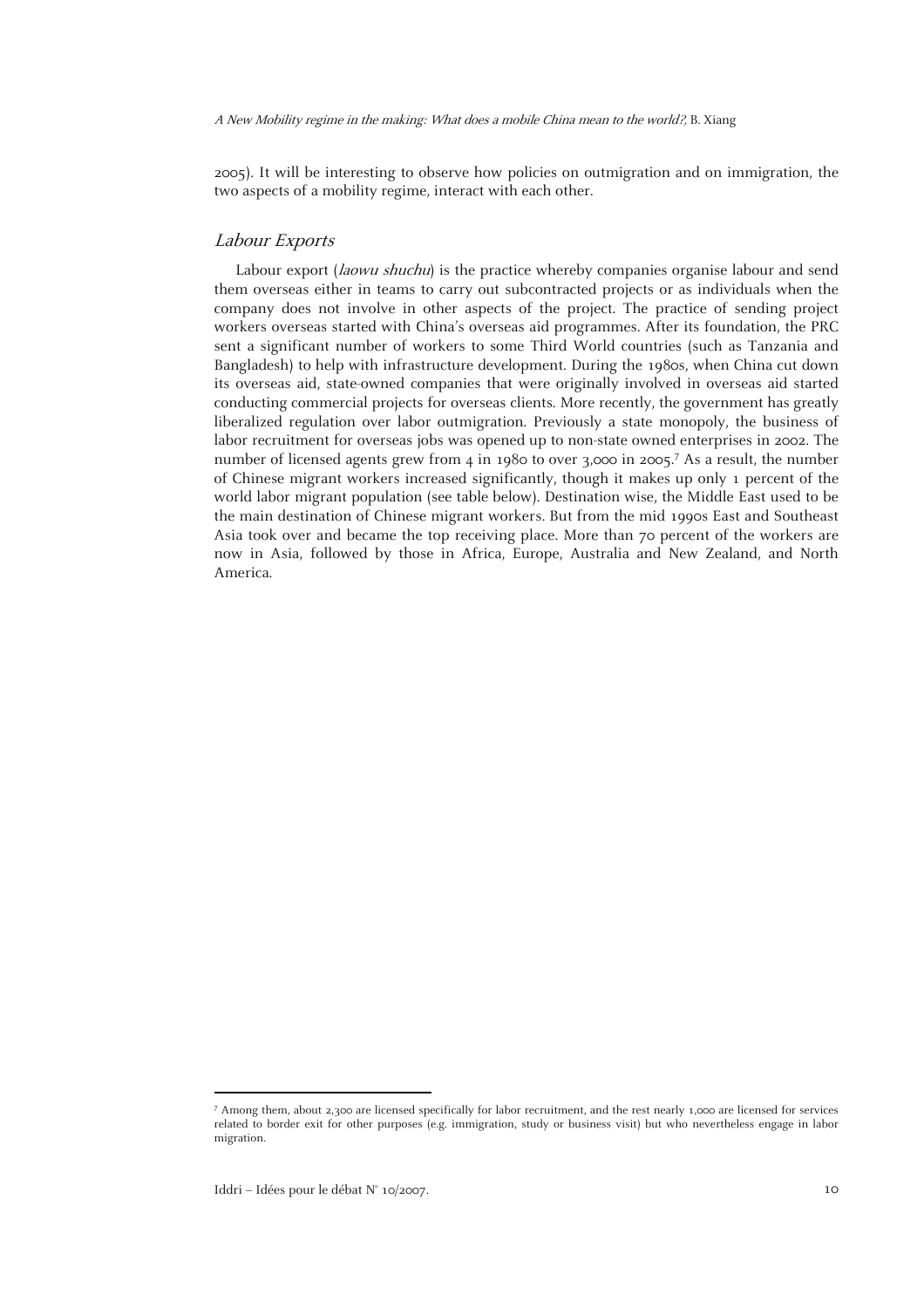| Year | Number of labour sent  | Number of labour    |
|------|------------------------|---------------------|
|      | throughout<br>overseas | overseas by the end |
|      | the year               | of year             |
| 1990 | 52,906                 | 57,939              |
| 1995 | 194,258                | 264,535             |
| 1996 | 199,481                | 285,763             |
| 1997 | 234,996                | 333,761             |
| 1998 | 230,572                | 352,125             |
| 1999 | 252,575                | 382,281             |
| 2000 | 252,575                | 425,667             |
| 2001 | 263,666                | 475,176             |
| 2002 | 213,046                | 489,622             |
| 2003 | 210,015                | 524,844             |
| 2004 | 280,000                | 597,000             |

Numbers of Chinese labour migrants overseas

Note: the rapid increase for 2004 is mainly because of the inclusion of the data from the MOLSS

Sources: Ministry of Commerce, China's International Contractors' Association, Chinese Annual Statistics for Overseas Economy, Ministry of Commerce Annual Reports, Center for International Exchanges, MoLSS.

#### Illegal Migration

Among researchers and policy makers in the West, the discussion about Chinese migration is very much overshadowed by the concern about illegal migration. It is sometimes said that the Chinese government encourages illegal outmigration as a means of alleviating poverty and other social problems. A report by the National Intelligence Council of the United States goes so far as to assert (NIC, 2001: 30):

The United States will remain vulnerable to explicit or implicit threats by foreign governments to use illegal and especially mass emigration as leverage in bilateral relations or to reduce political pressures arising from domestic policy failure… China is capable of facilitating the efforts of substantial numbers of potential emigrants [to gain benefits from the United States].

Apart from China, the report also mentioned Cuba and Haiti as countries that may use emigration as a political tool though no evidence was given as of how these countries could possibly achieve this.

Whatever the nature of the PRC regime is, the government is sane enough to recognize that outmigration could ameliorate China's socioeconomic problems only marginally and the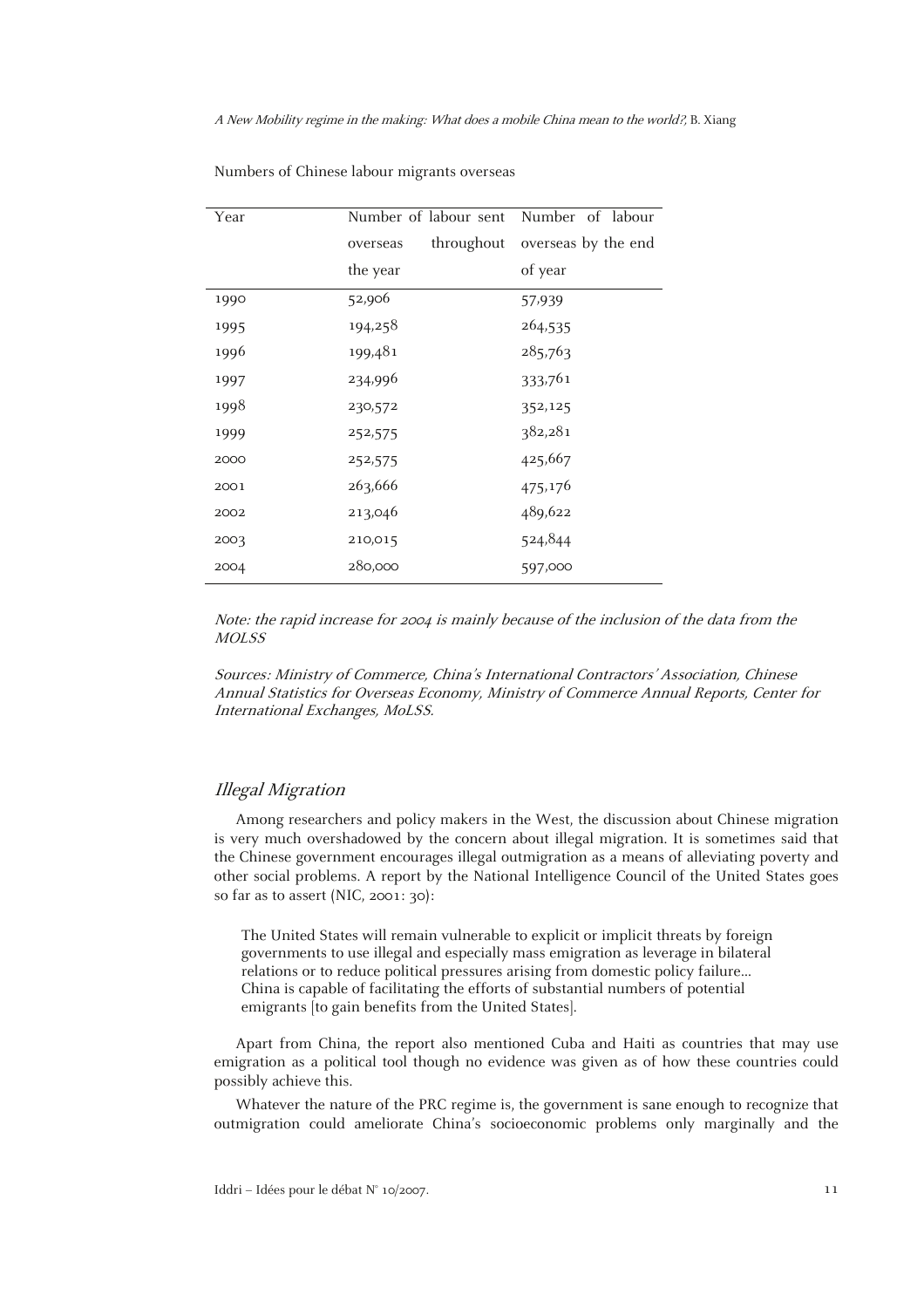diplomatic problems that illegal migration created would by far outweigh the benefits. For the central government, the persistence of illegal emigration in some localities reflects the centre's weakening control over local governments, which is certainly worrying for the central leadership. There is abundant evidence to suggest that the top level of the Chinese government has been pressuring the ministerial and provincial level to exert stricter control over the local levels. (For examples of government initiatives in fighting illegal migration, see Xiang 2003 Appendix 4 and 5,  $44-46$ ). Apart from the government, there are pressures from the newly emerged elites in China, particularly in business circles, to curb illegal emigration. From their point of view, illegal emigration damages China's reputation and impedes legal mobility. When Russia and Hungary terminated their earlier agreements with China that allowed Chinese to enter the two countries without visas in the early 1990s, some Chinese congressmen accused the government for being incompetent to keep the agreements alive (Zhong Jianhua 2002). The business community had blamed the government for not imposing more regulations on exports and migration from China to Russia and Eastern European countries in the early 1990s. It is self-evident to both the government and the business community that large-scale illegal emigration would impede other types of emigration and create obstacles for the expansion of Chinese businesses.

The Chinese state is interested in regulating mobility also because of its new concerns about citizens' rights. "Citizen rights," "disadvantaged groups," and "placing the people in the center" have become keywords of the state since 2002. Rights protection is partially a business of symbolism. Chinese migrants overseas become a primary target for protection because of their symbolic efficiency: actions on a few yield wide publicity. Chinese government's actions of rescuing the citizens who were trapped or kidnapped in Afghanistan, Pakistan, Iraq and most recently, Nigeria, and settling labor disputes in Mauritius and the Middle East have been reported in great detail in major media. Illegal migration, on the other hand, is portrayed in media as a social ill to be eliminated because it embarrasses the nation and makes the migrants vulnerable. Stories such as the Dover and Morecambe Bay tragedies and Chinese illegal migrants' harsh situations overseas are widely reported. It is a common sentiment among ordinary Chinese that the government should stop human smuggling which is responsible for the suffering of the migrants overseas.

The Chinese government has worked with the international community in cracking down illegal migration. The US authorities have cooperated with China for several years, particularly through its INS offices in Hong Kong, Beijing and Guangzhou. Officials of China and Canada in Spring 1999 signed a memorandum of understanding to jointly fight criminal activities, including smuggling in human beings (Migration News, Oct 1999) and the Royal Canadian Mounted Police stationed an officer in Beijing to combat human smuggling, organised crime and international fraud (Migration News, May 2000). Since 1996, a series of negotiations between Australian officials and their Chinese counterparts resulted in return arrangements whereby China accepted back its nationals and led to the quick turnaround of Chinese boat arrivals (Department for Immigration and Multicultural Affairs, Australia 2001).

At the same time as recognizing China's anti-illegal migration stance, one should also be aware of its special sensitivities. The Chinese government has repeatedly stressed that the lengthy procedures of asylum application in many Western countries attract illegal migrants. It has a clear principle termed "to return the whole group in same ship/aircraft" (*zhengji/chuan* qianfan), which means that all the illegal migrants should be repatriated indiscriminately once caught, rather than returning some while admitting others. Otherwise China will not accept the repatriation. The PRC argues that selective repatriation will send wrong signals to potential emigrants and encourage illegal migration (see Chinese Delegation to STOP II Conference 2002; Liu Jieyi 2002; Representative of the Exit-Entry Administration Bureau, Ministry of Public Security 2001; Wang Guangya 2002).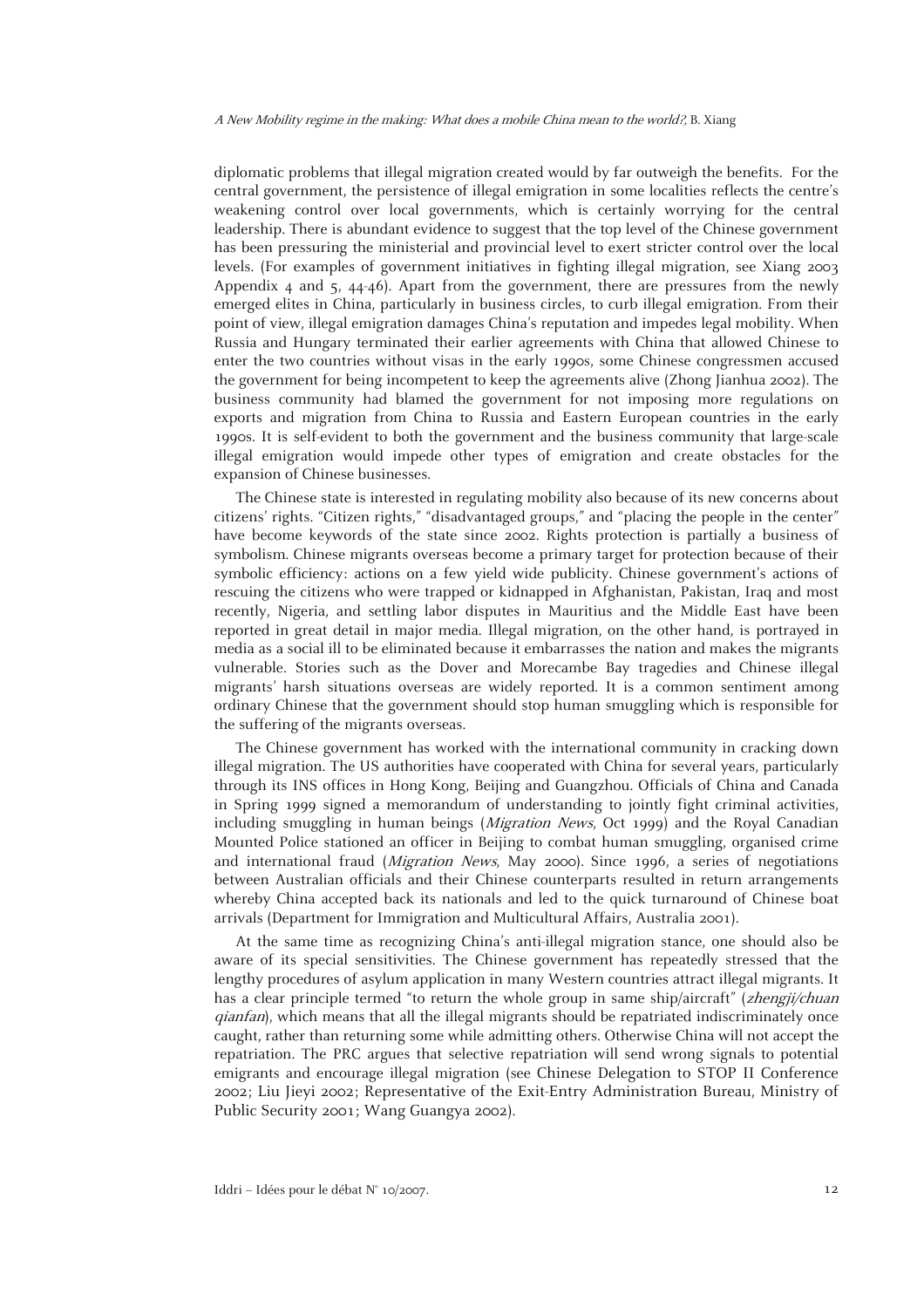## Attracting Back or Keeping in Touch: the Diaspora Option

Migration is seldom a once-for-all life experience that entails abrupt and permanent cutting off of one's relation with the homeland. Migrants may return, may keep moving back and forth, and may settle in the destination but maintain strong links with the homeland. Correspondingly, policies regarding return migration and diaspora constitute important components of a mobility regime. China developed its diaspora polices since the late  $19^{th}$ century and this has been relatively well documented (e.g. Thuno 2001; Guerassimoff 2000). I will briefly highlight how the scope of its diaspora policy has expanded recently. The PRC had drawn a clear line between "overseas Chinese", i.e. Chinese citizens who reside overseas and "Chinese overseas", i.e., ethnic Chinese with foreign citizenships. In 1955, partly due to the strong concerns of some Southeast Asian countries about the large presence of the Chinese population and the fear about the revolution exportation from China, the PRC abolished dual citizenship and encouraged overseas Chinese to be naturalised in their countries of residence. In recent years, however, China's overseas Chinese policy has gradually brought two new groups under its wing: the "Chinese overseas" (huaren) including Chinese descendants (huayi), and the "new migrants" who left after the 1970s. At the same time, the government has tried to cultivate closer links among overseas Chinese scattered in different countries. For example, the Overseas Chinese Affairs Office of the State Council launched the "Developing the Motherland and Benefiting/Assisting Overseas Chinese" (xingguo liqiao-zhuqiao) plan in 2002. The plan pairs up Chinese associations in North America (mainly professionals) with those in Southeast Asia (mainly business groups) to facilitate their collaboration. The plan also promotes websites of Chinese associations and proposes web-based business and technology fairs participated by Chinese in all over the world (see Guo Dongpo 2002, for the emerging links between Chinese communities in different countries, also see Liu Hong 1998).

China's recent return policies mainly concern with student migrants. When a Chinese goes abroad to study with the government's sponsorship, he/she must sign a contract with the government. The student's personal dossier is held by the Chinese embassy in the destination country. If the student refuses to return to China on the completion of education, he/she would be fined and dismissed by the work unit. In the early days, the work unit might also denounce the student morally. Nevertheless, a large number of students remain in the destination countries. Since the early 1990s, the Chinese government changed its stance from preventing students' overstay to encouraging their return regardless whether they had violated state regulations earlier. In 1992, the State Council issued a special circular to emphasise that all returnees should be welcomed:

No further investigation shall be made about those who had made incorrect statements or committed incorrect activities when they were overseas. Even those who had participated in organisations that are against the Chinese government, and had damaged the state's security, interests and honour shall also be welcomed as long as they have withdrawn from these organisations and no longer commit unconstitutional and illegal anti-governmental activities. (State Council, 1992)

This was clearly referring to those who left China due to the Tian'anmen Square incident in 1989. For those who were sent overseas by their employers, the circular urges the employers to reach out to them. Returned students are also allowed to quit their jobs in the public sector if they preferred private or foreign-owned enterprises. The Ministry of Personnel and their local branches (Bureau of Personnel) set up the Return Overseas Students/Scholars Service Centre as the focal point in interacting with returnees.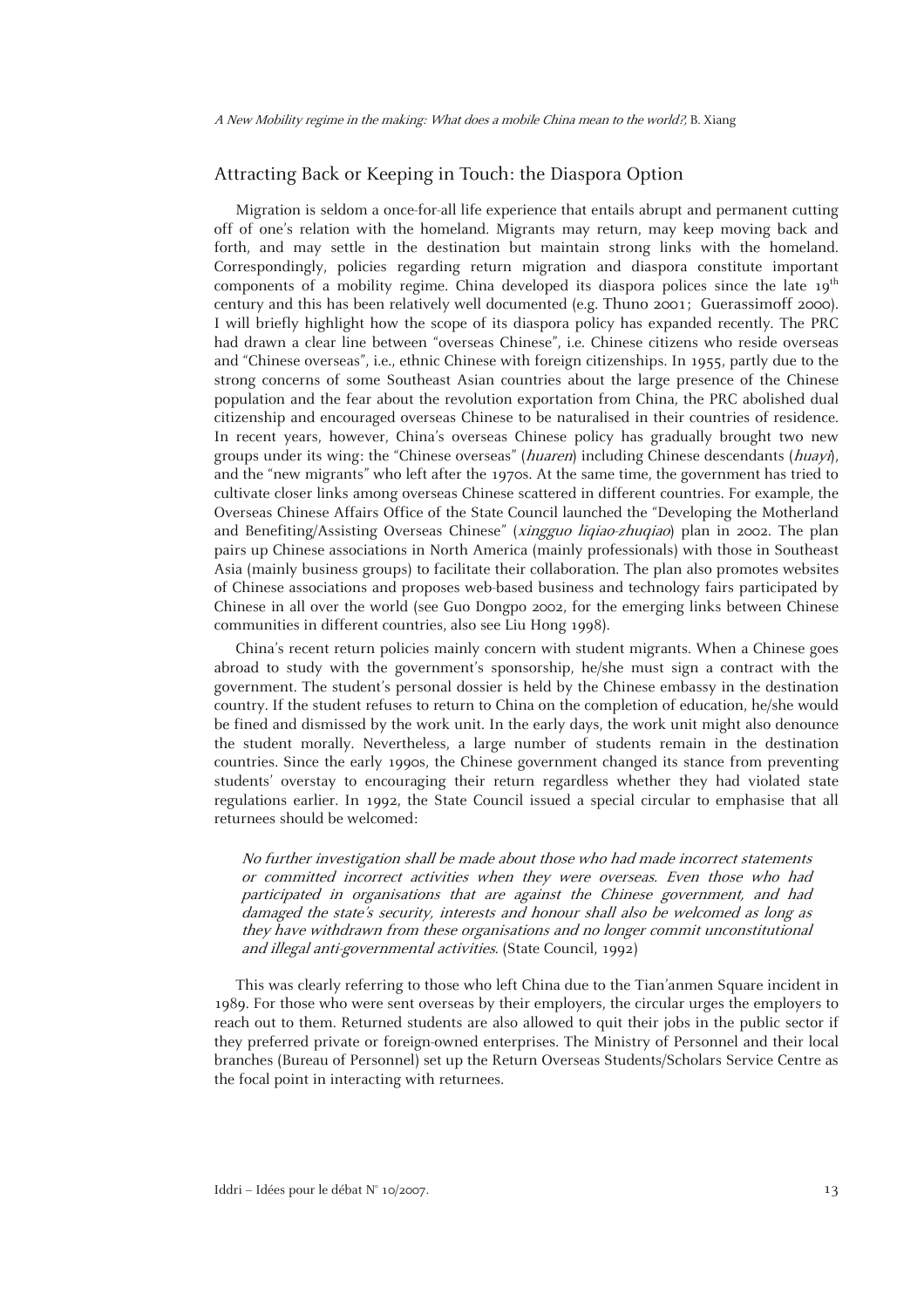Provincial and municipal governments have adopted numerous policies to attract returnees. They offer high salaries, beneficial tax rates, special business loans, housing subsidiaries, subsidiaries for children's education and so on. The Guangzhou municipal government, for example, offers RMB 100,000 (USD 12,000) as a "golden hello present" (jianmainli) to a returnee. Special industrial parks for returnees (huiguo liuxuesheng chuangye yuanqu) is another initiative. The returnees in the park offered excellent facilities and beneficial policies, and they are supposed to turn their research innovation into commercial projects. The Beijing municipal government set up 12 such parks in Beijing by July 2004, investing about RMB 24 million (USD 3 million) to support returnees. Returnees are given a three-year tax break and specially favourable tax rate for another two years. Shanghai has now six high-tech parks designated for returnees, and every enterprise in the parks is entitled to an interest-free loan up to RMB 150,000. Returnees in Shenzhen, Guangdong province, can apply for a grant of RMB 100,000 – 150,000 to start a firm once their project proposals are approved by the municipal government. Returnees have attracted so much attention that they have become a special social group  $-$  'sea turtles' as they are called  $-$  a term in Chinese that pronounces the same as the shorthand for 'return from overseas'.

A new policy thinking, promoting temporary and even "virtual" return (e.g. through collaborative projects), blurs the boundary between returnees and diaspora. The government formally proposed the slogan 'serve the country (from abroad)' (weiguo fuwu) in 2001 to replace the old expression of 'return and serve the country' (huiguo fuwu), which change suggests that physical return itself is no longer important. At the end of 2000, the Ministry of Foreign Affairs (2000) issued the Circular on Issuing Long-term Multiple Entry Visas to Overseas Chinese Students and Professionals to facilitate the returnees' "remigration". One year later, the Bureau of Public Security in Shanghai designated Z and D visas to enable overseas Chinese professionals with foreign passports to enter China anytime within a period of three to five years. Other measures that encourage short-terms return include the Cheung Kong Scholar Programme, with an initial fund of HKD 70million (USD 9.5 million) donated by the Cheung Kong Holdings and a matching fund from the Ministry of Education, which sponsors leading overseas scientists to return to China to work in strategic research areas. The 'One-Hundred Talent Programme' of the Chinese Academy of Science recruits overseas Chinese scientists, with an offer of RMB 2 million (USD 240,000) for three years. The Chunhui Programme launched by the Ministry of Education in 1996 supports overseas Chinese professionals to return to China for short exchanges. I have elsewhere provided a detailed review of recent initiatives that encourage exchange between overseas Chinese professionals and China (Xiang 2005). According to a survey conducted by the Ministry of Education in 2000 of 551 returned overseas students who had set up enterprises in 13 Industrial Park, only 44 per cent of them resided in China on a regular basis (MoE 2001). With the ever escalating process of globalisation, we may well witness increasing intersection and overlapping between policies regarding outmigration, return and diaspora, which makes the mobility regime a more coherent system.

#### Discussion : Clash of Mobility Regimes?

This paper has demonstrated that the increasing level of mobility of the Chinese population, both domestic and international, is an integral, inevitable and most likely irreversible process of the general transformation in China. In other words, the new mobility should be understood in the context of the emergence of a new mobility regime. By delineating such a mobility regime, I suggest that liberality in movement certainly does not automatically lead to chaotic movement. Academic and policy discussion about migration is too often dominated by concerns about figures. But how people migrate is probably more important than the magnitude of migration. For instance we have witnessed dramatic increase in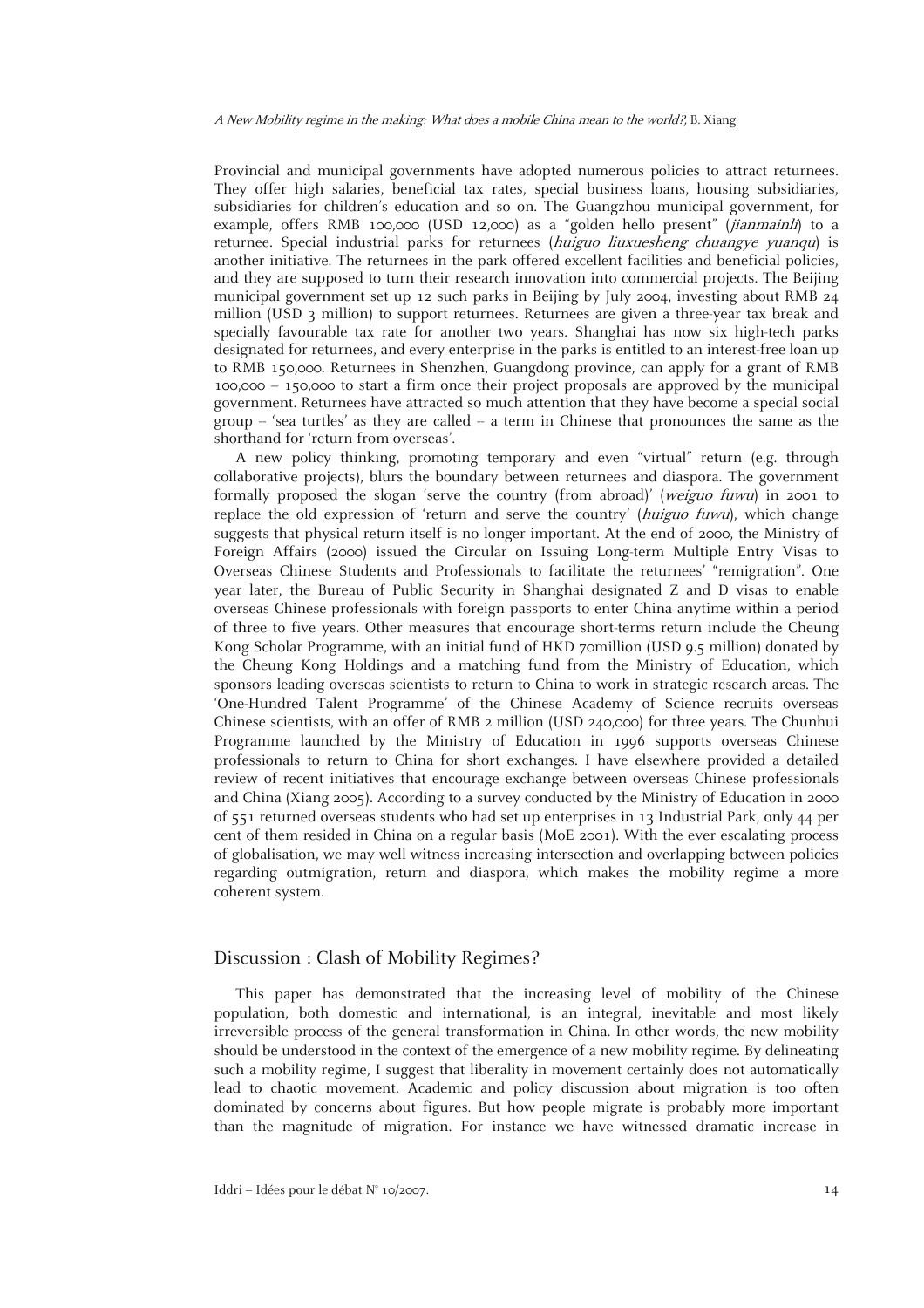mobility that are associated with tourism, employment, business visits and students from China, but the number of illegal migrants has certainly not increased proportionately. Furthermore, mobility is not necessarily more difficult to manage than immobility. Although rural-urban migration in China creates social tensions, confining peasants in the countryside forcefully would have led to severe political confrontations. Similarly, international migration is an important means for global integration. Do we prefer an open, thus more mobile, China, or a closed and static Middle Kingdom? I guess the answer is clear to almost everyone. We should thus be cautious about recent policy attempts aimed at reducing migration through aid. The "at-home-development" or "development-instead-of-migration" approach is unlikely to succeed in China.

Although more mobility does not necessarily yield more problems, migration does not reach an optimal order automatically either. The central thrust in the development of the new mobility regime in China has been the removal of government restriction against mobility, but the provision of substantive services to migrants is far from adequate. It is an important step to recognize the freedom of mobility as citizen right, but it is insufficient for a citizen to have the freedom to migrate but have no entitlement to settle down and to claim services in health, education and housing. The Chinese government has a long way to go to develop a universal social welfare system that is workable with a large mobile population. This cannot be dealt with in a piecemeal fashion, and instead must be achieved through comprehensive reform in the *hukou* system, medical care, education and even the public financing system. In other words, in order to build a mobility regime that protects rights, we need to reform the entire social policy landscape.

International migration is more complex as it involves multiple sovereignties. The new regime in China regulating exit and return largely complies with international norms. The real challenge will probably stem from the tension between the liberalizing Chinese regime and the tightening global regime on migration. Shamir (2005) uses the term "global mobility regime" to delineate the primarily Western policies and government actions aimed at curtaining and containing mobility. The basic components/manifestations of the global mobility regime, according to Shamir, are the borders, fences/walls, quarantine, gated communities, meticulous screening and biosocial profiling. He argues that the global mobility regime is increasingly premised on a "paradigm of suspicion" that conflates the perceived threats of crime, immigration and terrorism. In turn such a regime renders mobility itself a suspect target for control, echoing Agamben's (2004) observation that humanity itself becomes a dangerous class (cited in Shamir 2005: 211). As Turner (2007) points out, what Shamir means by mobility regime should be more accurately called "immobility regime." Although it is debatable whether global migration policies are as anti-mobility as Shamir and Turner suggest, it remains a real challenge for policy makers to accommodate the new mobility of the Chinese population, and indeed, of the entire population of the global South, in the current global system. What concerns me particularly, apart from the new xenophobia in the West, is the tendency implicit in the advocacy for migrants' rights to reduce the abuse of migrants' rights by reducing the number of migrants. I believe that the majority of the world population, particularly the poor, prefer a world that is more mobile, chaotic, less unpredictable but offers more life opportunities. In other words, they may cherish their rights to migration more than the rights in the destination country as prescribed by Western regulations (minimum wages and certain working conditions). But is the West ready to accept this basic reality?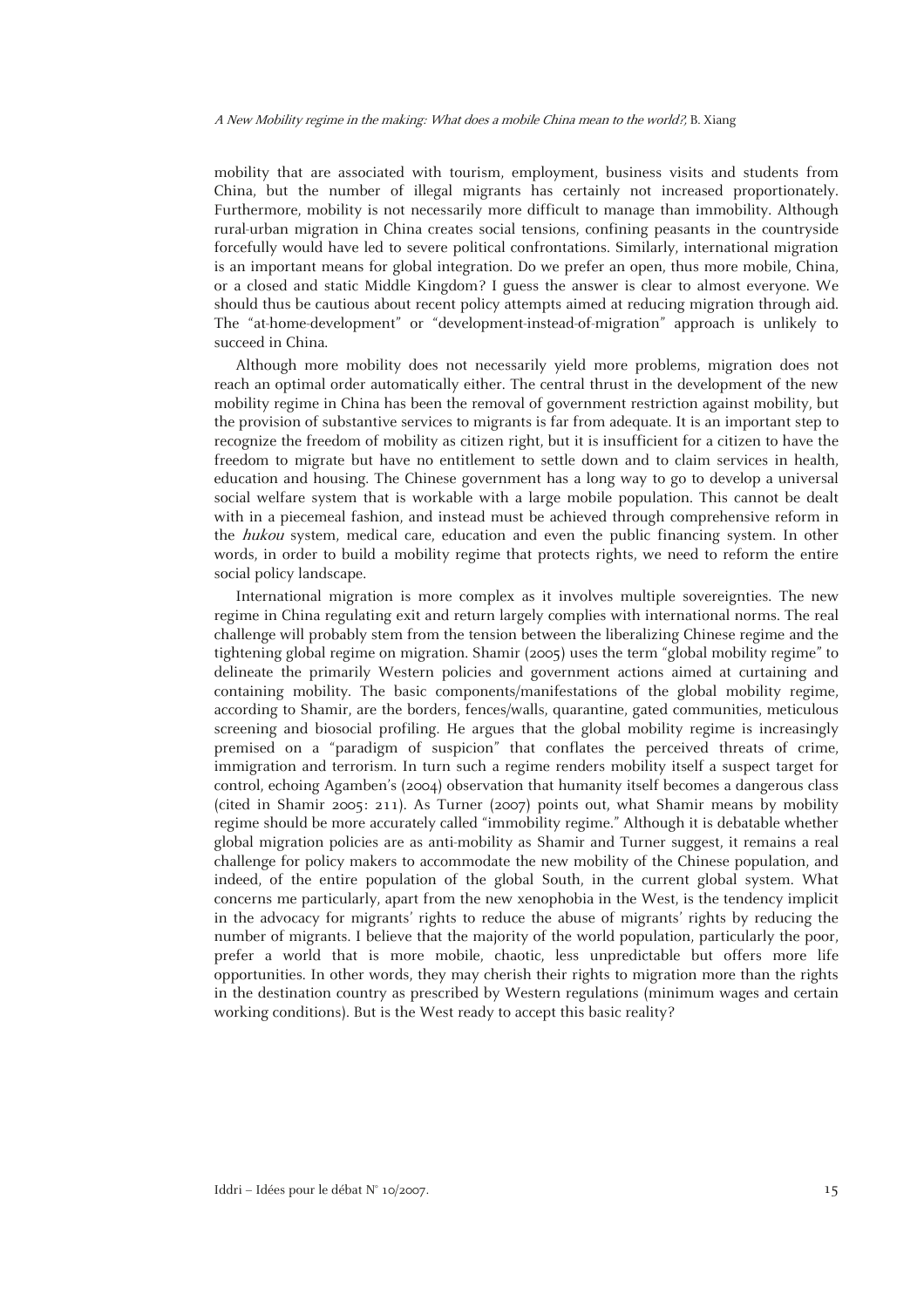#### References

Agamben, G. 2004. "No to Bio-Political Tattooing." Le Monde. January 10.

- Bai Nansheng and Song Hongyuan. 2002. Return Rural Home or Settling in the City? (Chinese) China's Finance and Economy Press.
- Brzezinski, Z. 1983. Power and Principle. Farrar, Straus, Giroux.
- Central Committee of Chinese Communist Party and State Council. 1980. Suggestions on Improving the Work on Urban Employment.
- Central Committee of Chinese Communist Party. 1984. Notification on allowing peasants to settle in towns for work, trade and service business on the condition of arranging own grain.
- Chan, K. W. and L. Zhang. 1998. 'The Hukou System and rural-urban migration in China: processes and changes'. The Center for Studies in Demography and Ecology Working Paper, University of Washington.
- Cheng, T. J. and M. Selden. 1994. 'The origins and social consequences of China's hukou system'. *China Quarterly*, No.139: 644-68.
- Chin, J. 2001 "Illegal Migration from China: A Fieldwork Report". A paper submitted to the conference, Globalisation and International Migration: Asian and European Experience, organised by Asia-Europe Foundation, Dec 12- 13, 2001.
- Chin, K. L, 1999. Smuggled Chinese: Clandestine Immigration to the United States. Philadelphia: Temple University Press.
- Chinese Delegation to STOP II Conference. 2002. "Non-paper on migration issue", presented at European Conference on Preventing and Combating Trafficking in Human Beings. 18-20 September, Brussels.
- Christiansen, F. 1990. 'Social division and peasant mobility in mainland China: the implications of *hukou* system,' Issues and Studies. 26 (4): 78-91.
- Department for Immigration and Multicultural Affairs (Australia). 2001 "Background Paper on Unauthorised **Arrivals** Arrivals **Strategy.**" http://www.minister.immi.gov.au/media\_releases/media01/r01131.htm
- Du Yin and Bai Nansheng et al. 1997. Leaving the Village: Empirical Research on the Mobility of Rural Labour Force in China. Beijing: Economic Science Press.
- General Office of the State Council. 1989. Urgent Notification on Strictly Control Migrant Workers' Blind Out-migration.
- Guerassimoff, C. 2000. "PRC's overseas Chinese and emigration policy during the last twenty years". Paper presented at The Last Decade of Migration from the People's Republic of China to Europe and Asia. Institute for Sociology, Budapest, Hungary, 26-27 May 2000.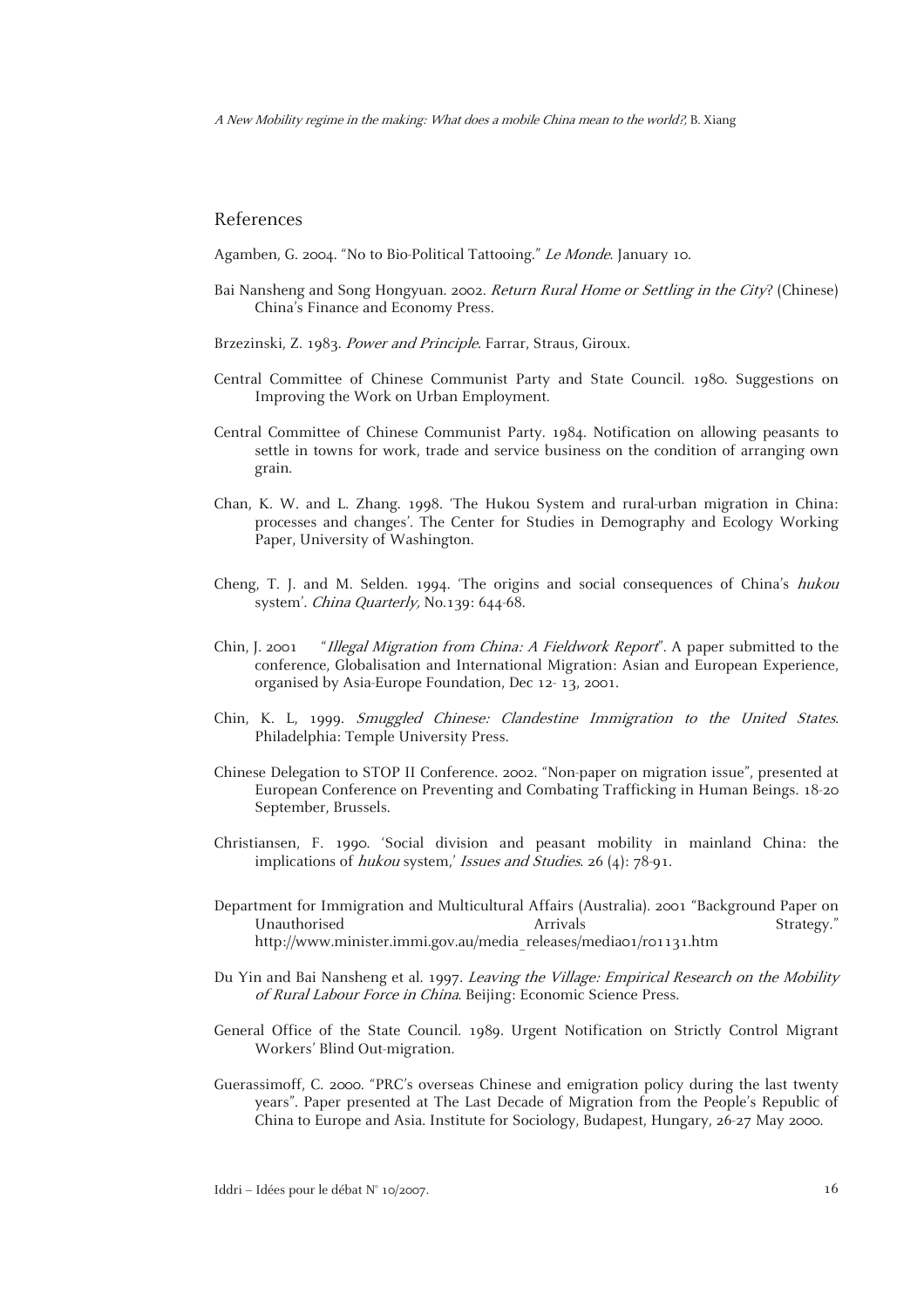- Guo Dongpo (Director of Overseas Chinese Affairs Office). 2002. Remarks at the National Workshop of Overseas Chinese Affairs System on Technology and Economy. 28 March. Cited in China News Agency, 29 March. "OCAO launches Developing Motherland and Benefiting Diaspora plan" (jinnian qiaoban jiang shixing xingguo liqiao jihua).
- Liu Hong. 1998. "Old linkages, new networks: The globalization of overseas Chinese voluntary associations and its implications". China Quarterly. 155: 582-609.
- Liu Jianjiang. 2005. "The Consumption Hotspots in China at the Current Stage" (Woguo Xianjieduan de Xiaofei Redian). Value China. Available at: http://www.chinavalue.net/showarticle.aspx?id=16565
- Liu Jieyi, Deputy Director-General of the Department of International Organizations and Conferences, Ministry of Foreign Affairs of the People's Republic of China Opening Address at Workshop on Operational Cooperation to Combat Irregular Migration, Trafficking and Smuggling of Migrants. 11 June 2001. Beijing.
- Liu Kangjie and Dingyong Yijian 2001. "Experimental spots for new policies of exit-entry administration: how 3 cities respond". http://news.sina.com.cn/c/2001-11-24/406312.html
- Ma Yongtang. 2005. "Recent Trends of International Migrants in China." Paper presented at UNESCO-CIMS International Conference "International Migrants in Northeast Asia." December 1-2, 2005, Seoul, Korea
- Mallee, H. 1995. 'China's household registration system under reform", Development and Change, 26: 1-29.
- Miao, D.G. 2003. Critical turns in the policy regarding studying abroad and the policy approaches of strategic adjustments. Unpublished report, 28 November, Ministry of Education.
- Migration News. May 2000. Volume 7 Number 5. "Canada: New Law".
- Migration News. October 1999. Volume 6 Number 10. "Canada: Chinese Migrants".
- Ministry of Civil Affairs and Ministry of Public Security. 1989. Notification on Improving the Work to Control Migrant Workers' Blind Out-migration.
- Ministry of Civil Affairs. 1991. Notification on Improving the Work to Stop and Return Involuntary Migrants.
- Ministry of Labour. 1994. Provisional Regulations on Trans-provincial Mobility of Rural Labour for Work.
- MoE. 2001. The Situation of The Returned Overseas Students and Policy Suggestions: A Research Report on Returned Overseas Students. Beijing.
- National Bureau of Statistics (China). 2000. Statistical Communique of The People's Republic of China on the 2000 National Economic and Social Development. Beijing.
- National Bureau of Statistics (China). 2005. Statistical Communique of The People's Republic of China on the 2005 National Economic and Social Development. Beijing.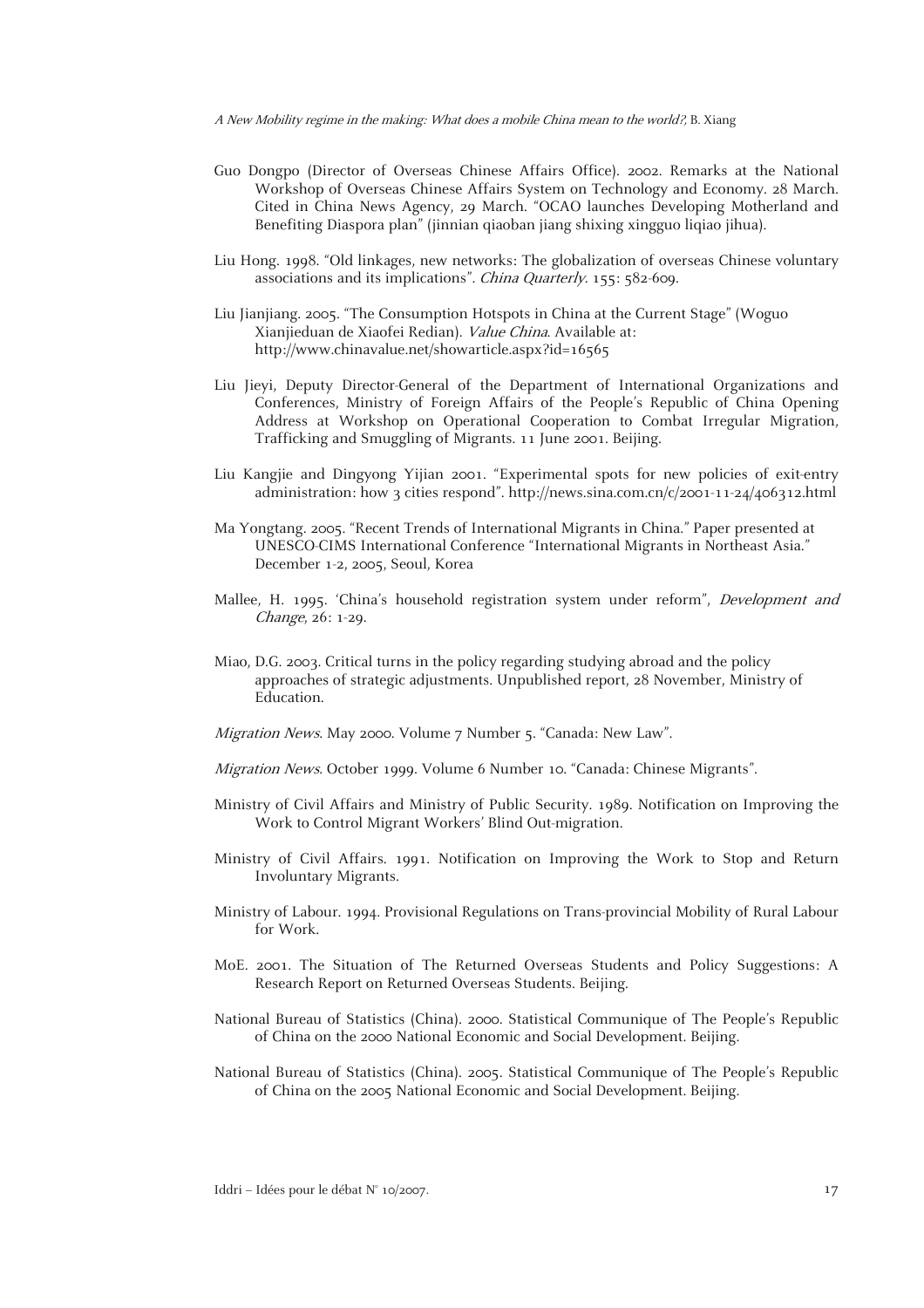- National Intelligence Council. 2001. Growing Global Migration and its Implications for the United States. National Intelligence Estimate, US Government: 30.
- Representative of the Exit-Entry Administration Bureau, Ministry of Public Security. 2001. Workshop on Operational Cooperation to Combat Irregular Migration, Trafficking and Smuggling of Migrants. 11 June. Beijing.
- Schmitt, C. 2004. Legality and Legitimacy. Trans. and ed. Jeffrey Seitzer. Durham: Duke University Press.
- Shamir, R. 2005. "Without Borders? Notes on Globalization as a Mobility Regime." Sociological Theory. 23(2). 197-217.
- Solinger, D. J. 1993. 'China's transients and the state: A form of civil society?' Polities  $\&$ Society, 21, 1: 91-122.
- Solinger, D. J. 1999. Contesting Citizenship in Urban China: Peasants Migrants, the State, and the Logic of the Market. University of California Press.
- State Council. 1981. Notification on Tightening Control of the Movement of Rural Labour Force to Cities and the Transfer of Agricultural Population to Non-agricultural Population.
- State Council. 1990. Notification on the Work of Employment.
- State Council. 1991. Suggestions on the Reform of the Rules of Detention and Deportation.
- State Council. 1992. Circular by the State Council on Overseas Students. 1992. Code State Council Office [1992] 44. Guowuyuan banggongting guanyu zaiwai liuxue renyuan youguan wenti de tongzhi.
- Sun Bingsheng. 2002. "193 Private border exit and entry intermediate agencies were qualified." Xinhua News Agency, 8 February.
- Thunø, M and Pieke, F. 2005. "Institutionalizing recent rural emigration from China to Europe: New transnational villages in Fujian". *International Migration Review.* 39 (2): 485-514.
- Thuno, M. 2001 "Reaching out and incorporating Chinese overseas: The trans-territorial scope of the PRC by the end of the 20th century". China Quarterly Vol. 168: 910-929.
- Turner, B. 2007. "The Enclave Society: Towards a Sociology of Immobility." European Journal of Social Theory. 10(2): 287-303.
- Wang Guangya. Vice Minister of Foreign Affairs of China. Remarks at the Opening Ceremony of The Third APC Mekong Sub-regional Meeting on Refugees, Displaced Persons and Migrants. Beijing, 8 August 2002.
- Xiang Biao. 1999. 'Zhejiang Village in Beijing: Creating a visible non-state space through migration and marketized traditional networks', in Frank Pieke and Hein Mallee, (eds) Internal and International Migration: Chinese perspectives. Richmond, Surrey: Curzon Press: 215-50.